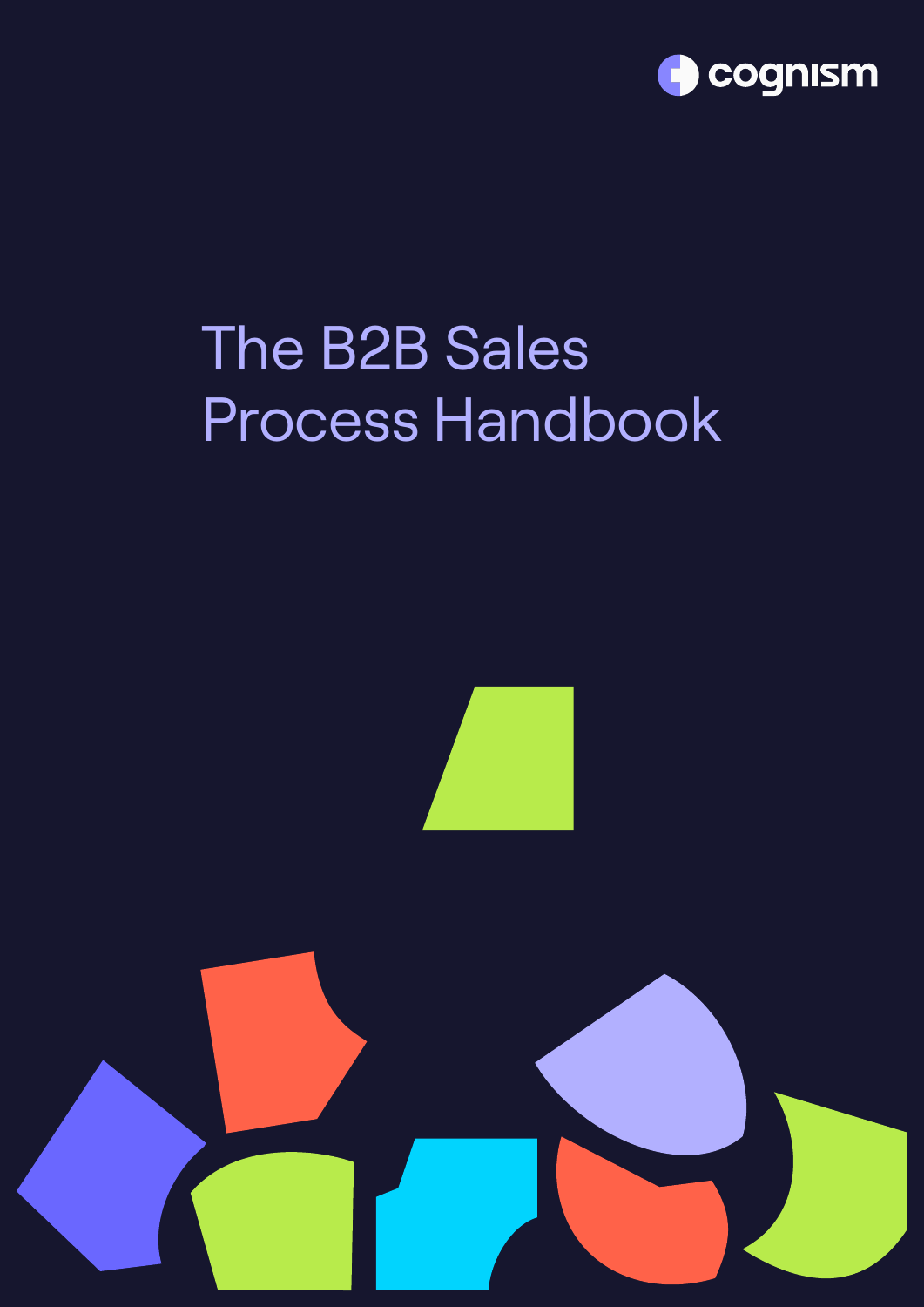### Content

| 04 / Introducing the B2B |  |
|--------------------------|--|
| sales process            |  |

- **05 /** [Why should you follow](#page-4-0)  a B2B sales process?
- **06 /** [The 8 stages of the](#page-5-0)  B2B sales process
- **07 / 1 Research**
- **08 /** [2 Discovery](#page-7-0)
- **13 /** [3 Qualification](#page-12-0)
- 15 / [4 Demonstration](#page-14-0)
- **20 /** [5 Objection handling](#page-19-0)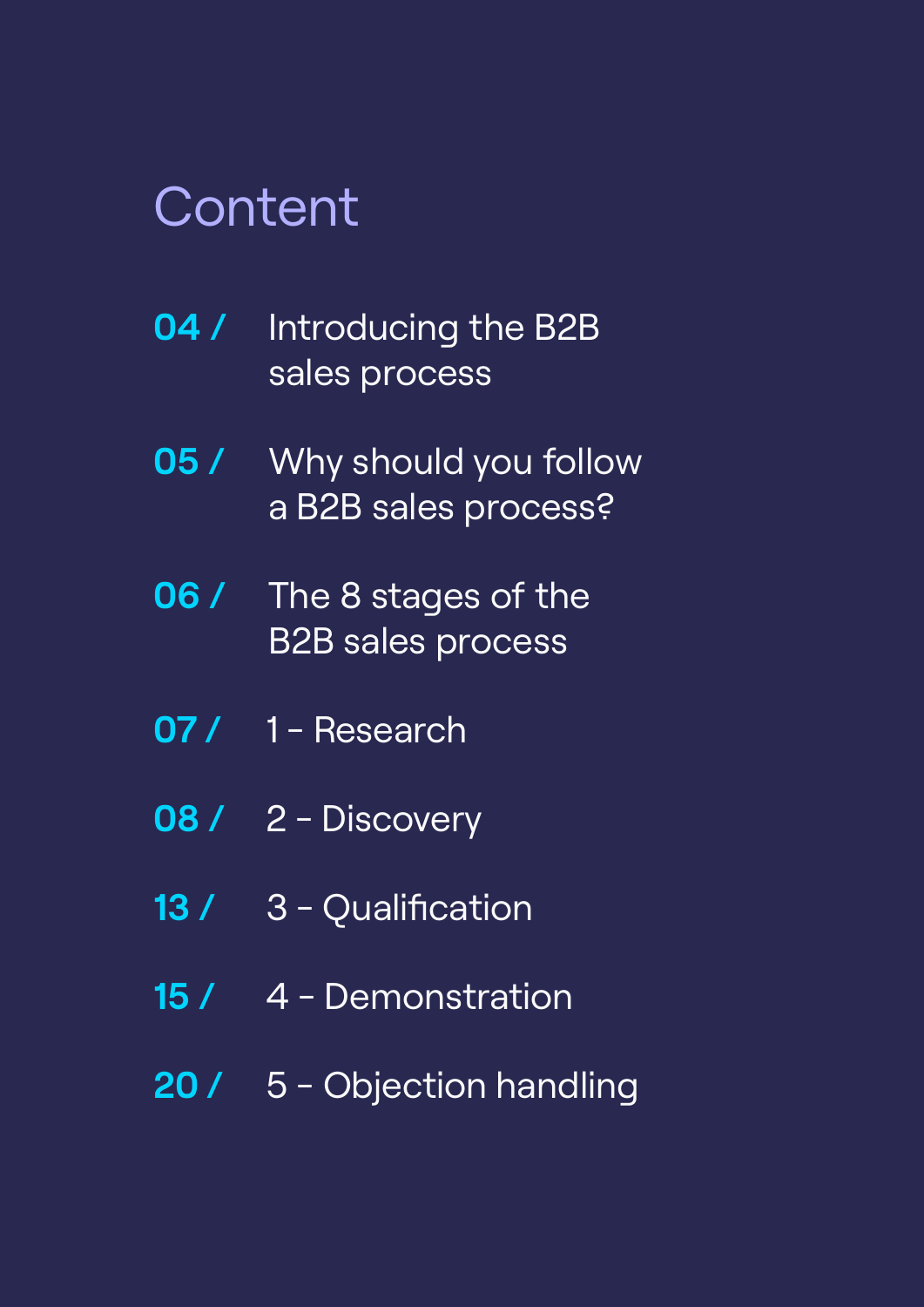- **25 /** [6 Closing](#page-24-0)
- **26 /** [7 Follow up](#page-25-0)
- **27 /** [8 Feedback](#page-26-0)
- **29 /** [Contact Cognism today](#page-28-0)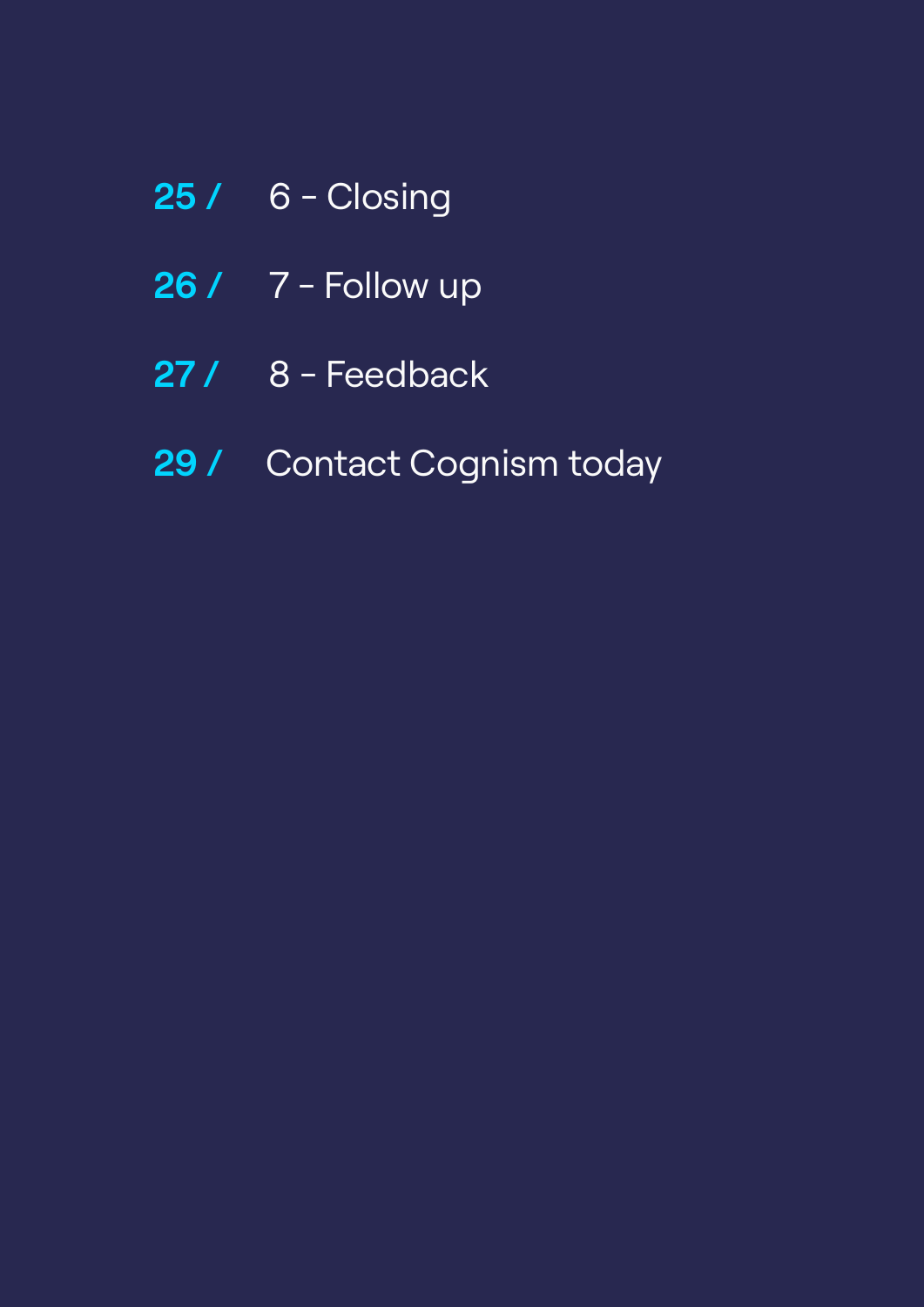# <span id="page-3-0"></span>Introducing the B2B sales process

It's Monday morning.

That superstar SDR has booked a new meeting in your calendar.

"Ah, good," you say to yourself. "Time to sit back and relax."

...said no account exec, ever!

The best AEs know that if they want that meeting to succeed, then they have to get to work, straight away. They have to improve their knowledge. They have to get to know their prospect better.

#### They have to follow a process.

But what **is** that process?

We asked our business development team for their insights. How do they manage the hard job of **[B2B sales](https://www.cognism.com/what-is-b2b-sales)**, from researching prospects to conducting demos and closing business?

They gave us their answers...and then we put them all together in this eBook.

We know that time is money is B2B sales, so we'll stop wasting yours.

Prepare yourself for the best biz dev quide you'll read this year.

Strap yourselves in, we're ready to launch!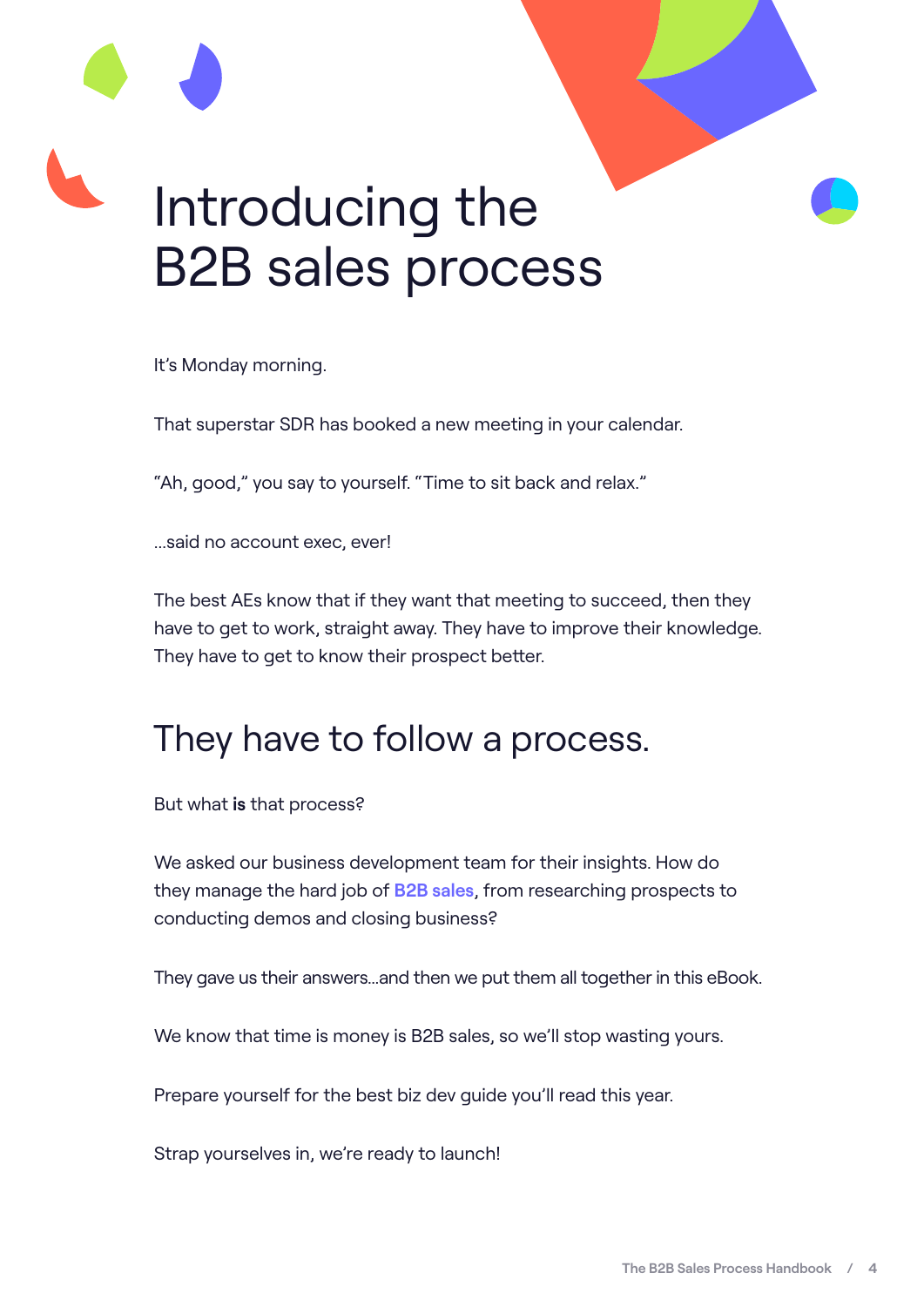### <span id="page-4-0"></span>Why should you follow a B2B sales process?

Most salespeople enjoy the freedom that comes with their role. The ability to bring their personality to every demo and adapt to changing conversations.

However, the best salespeople aren't artists - they're scientists. They use **[B2B data](https://www.cognism.com/b2b-data)** to form insights and optimise their work.

A B2B sales process provides a framework upon which a salesperson can improvise, while providing 4 additional benefits:

#### 1.

Having a more rigid process in place makes it easier for new starters to get up to date.

#### 2.

Breaking a sales strategy into stages makes it easier to identify aspects which aren't working, and adjust them.

#### 4.

Seeing where customers are in the sales process makes it easier to forecast more accurately.

#### 3.

Having a more structured sales approach makes it impossible to overlook important steps.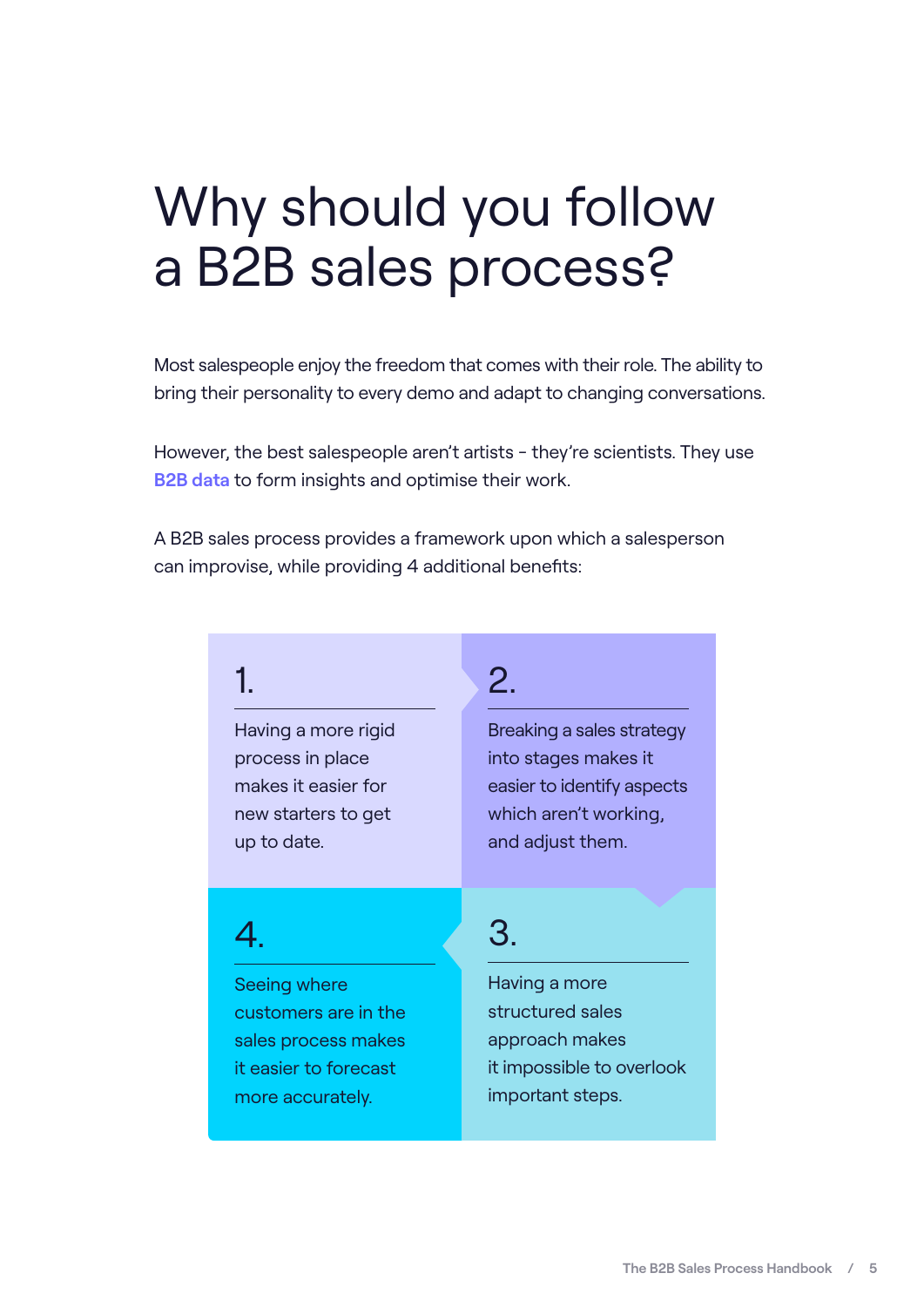### <span id="page-5-0"></span>The 8 stages of the B2B sales process

What does the B2B sales process look like for Cognism's AEs? These are the 8 stages they follow:



Now it's time for the good stuff - let's explore each of the 8 stages in detail.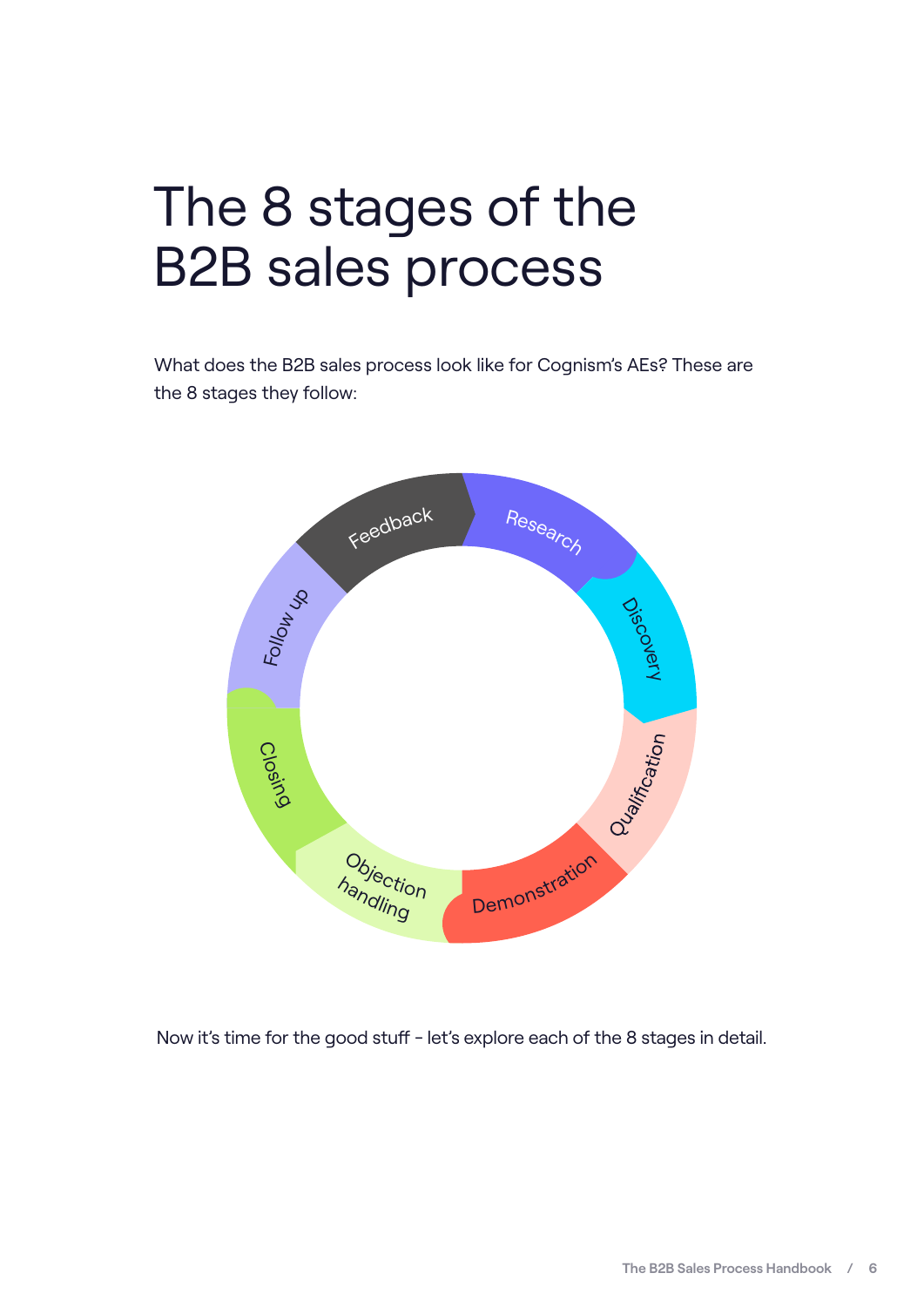### <span id="page-6-0"></span>1 - Research

Here's a frightening statistic:

**[86% of B2B buyers](https://webbiquity.com/social-media-marketing/33-thought-provoking-b2b-social-media-and-marketing-stats/)** say they see "no real difference between suppliers."

With so much choice available to customers, it's more important than ever for AEs/BDMs to make a genuine connection with prospects and clearly display how their product can help change their lives.

Thorough research, before you run a demo, is your route to achieving this. This research phase can help you determine whether or not your product is a good fit for the buyer.

Follow these 3 steps:

| <b>STEP</b>       | Connect with<br>the prospect<br>on LinkedIn                                                                                                                                                                                                         | Visit the<br>company website                                                                                                                                                                               | Read up on the<br>latest industry news                                                                                                                                        |
|-------------------|-----------------------------------------------------------------------------------------------------------------------------------------------------------------------------------------------------------------------------------------------------|------------------------------------------------------------------------------------------------------------------------------------------------------------------------------------------------------------|-------------------------------------------------------------------------------------------------------------------------------------------------------------------------------|
| <b>ACTIVITIES</b> | • Click onto their<br>LinkedIn profile.<br>$\cdot$ Check for articles/<br>posts that they<br>have commented<br>on or shared.<br>$\cdot$ Look over their<br>career history<br>and any personal<br>milestones, e.g.:<br>awards, event<br>appearances. | • Look for any news<br>updates or recent<br>press releases.<br>$\cdot$ Scroll through the<br>company's blog<br>(if they have one).<br>$\cdot$ Create a list of the<br>technology that<br>the company uses. | $\cdot$ Subscribe to<br>industry news<br>websites or<br>LinkedIn groups.<br>• Pay attention<br>to industry<br>trends, especially<br>with emerging<br>products/<br>technology. |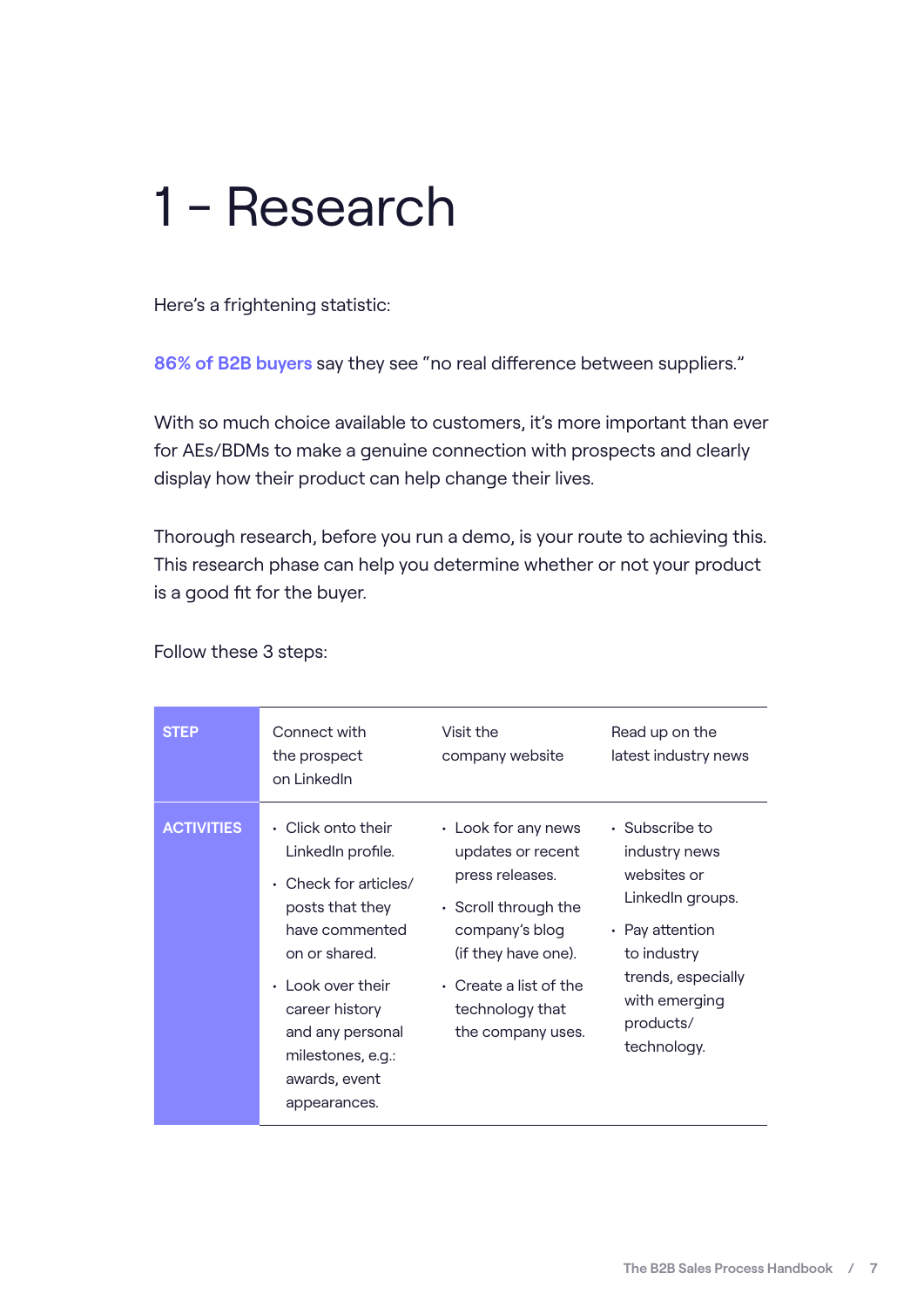#### <span id="page-7-0"></span>**OUTCOME** Make a note of

anything useful that will help you build rapport on your demo.

Make a note of recent company events/milestones and the language/ terms the company uses.

With this knowledge, you will sound like an expert in their field - helping you to build trust with the prospect.



"Research is a critical phase in the B2B sales process. You don't want to waste time or appear unprepared by asking questions when the answers are readily available online. Also, if you can show the prospect that you've taken the time to research their business thoroughly, that will go a long way to establishing trust."

**Jonathan Ilett, Sales Director, Cognism**

### 2 - Discovery

2 more stats for you, courtesy of **[Sales Benchmark Index](https://salesbenchmarkindex.com/insights/three-sales-demo-disasters-and-how-to-avoid-them/)**:

- Demos conducted without discovery are 73% less successful than demos conducted with.
- Salespeople who tie their demos to specific pain points are 35% more likely to win a deal.

So, now you know how important discovery is. But what is it?

The purpose of discovery is to uncover your prospect's existing processes and any pain points they may have. The idea is to start a conversation with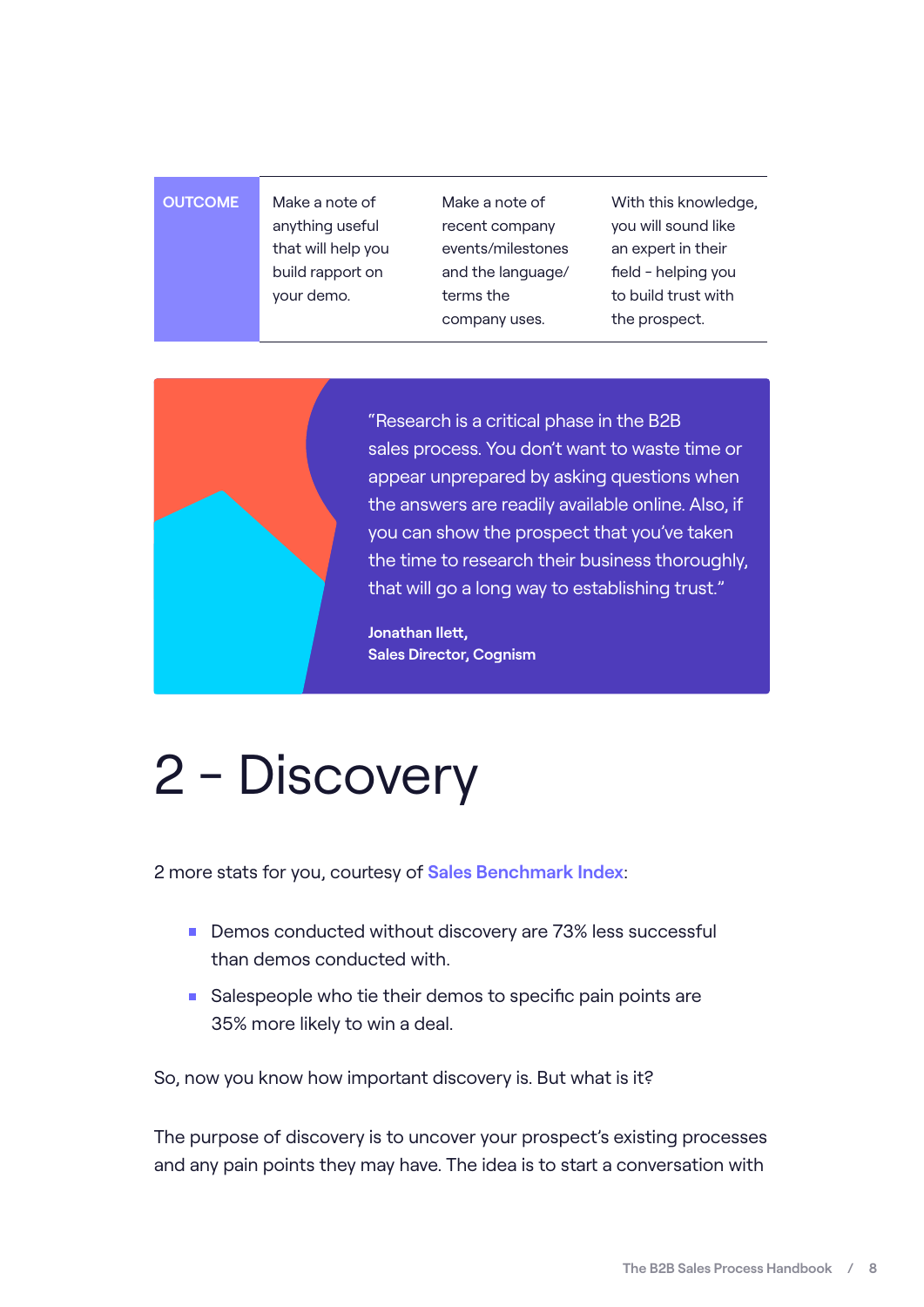them and identify exactly how your product can fit into their current workflow and improve it.

The discovery phase can be conducted either over an exploratory "discovery call" before the demo is scheduled, or in the early stage of the demo itself.

If possible, we recommend having a discovery call with the prospect, separate from the demo. Our business development team shared the following steps.

### Step 1 - Identify goals

When your discovery call starts, the first thing you need to do is identify goals. These are:

- **The company's short-term and long-term sales strategy goals.**
- The prospect's individual goals.

Ask the prospect questions that reveal this information. Their answers will be your basis for further discovery. Keep them in your mind as the call progresses. How will your product help the prospect and their company achieve these goals?

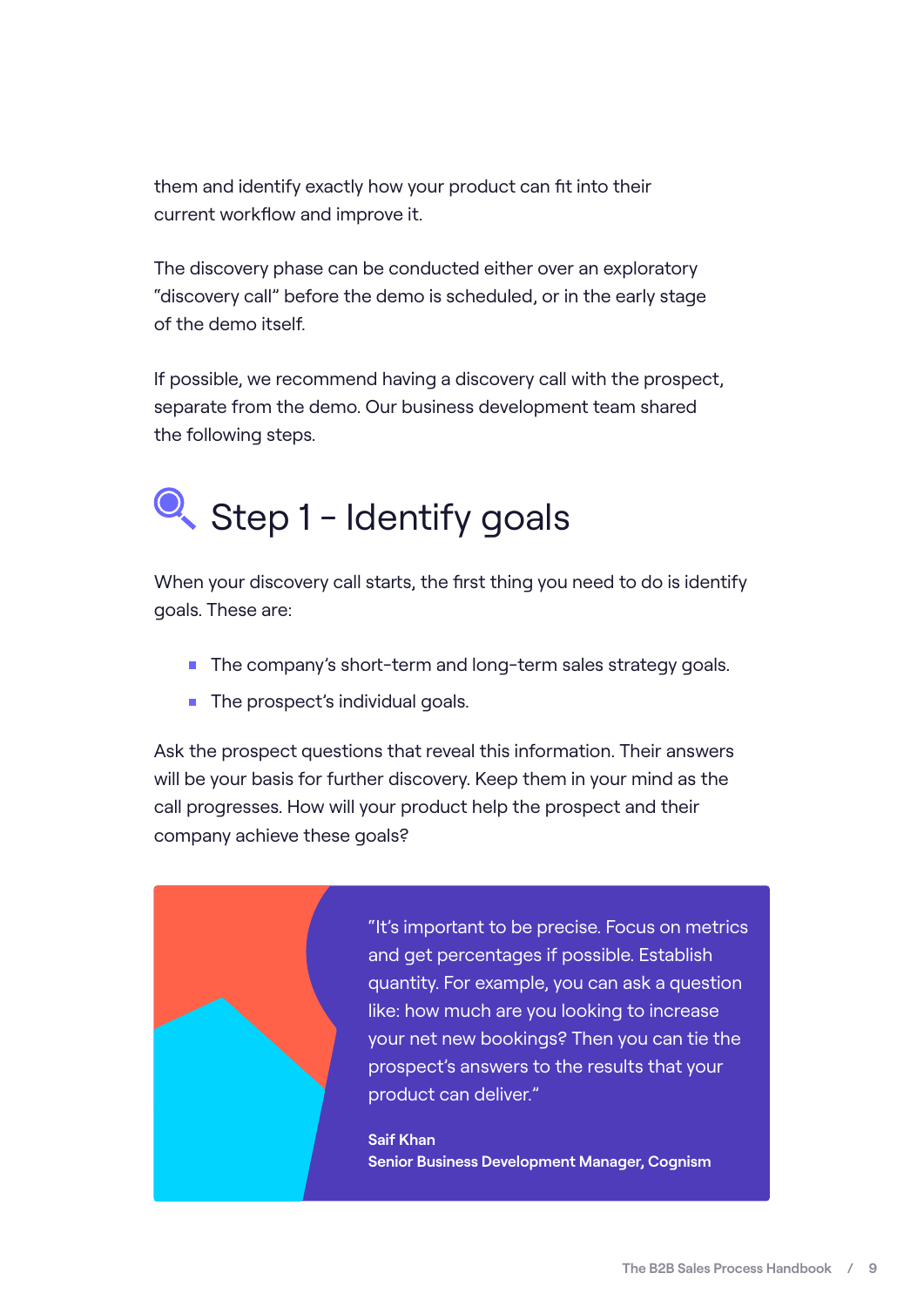### $\bigcup$  Step 2 - Identify pain points

The prospect has investigated your company because they have business challenges they want to overcome. For some, the pain they're feeling may be hard to define.

Guess what? It's the salesperson's role during the discovery call to explain their pain!

The best way of doing this is to ask open-ended questions about the prospect and their business. Get the prospect talking more and they'll soon realise what their own pain points are.

Open-ended questions are questions that don't require a simple "yes or "no" answer. Here are some examples, straight from the Cognism sales playbook:

- What was the reason for you joining me on this call today? What prompted you to explore our solution?
- $\Box$  How big is your team?
- What are your core KPIs?
- $\Box$  Have you used a data provider before? If so, was it successful and why?
- What are the goals that your company is working towards?
- What's the biggest challenge your company is facing right now?
- What's prevented you from relieving this pain?
- □ What does success look like for your business?
- □ What technologies does your team currently use?
- What CRM do you use?
- $\Box$  What's the average sales cycle at your company?
- □ What's the relationship like between sales and marketing?
- $\Box$  Are you the decision-maker on a project like this?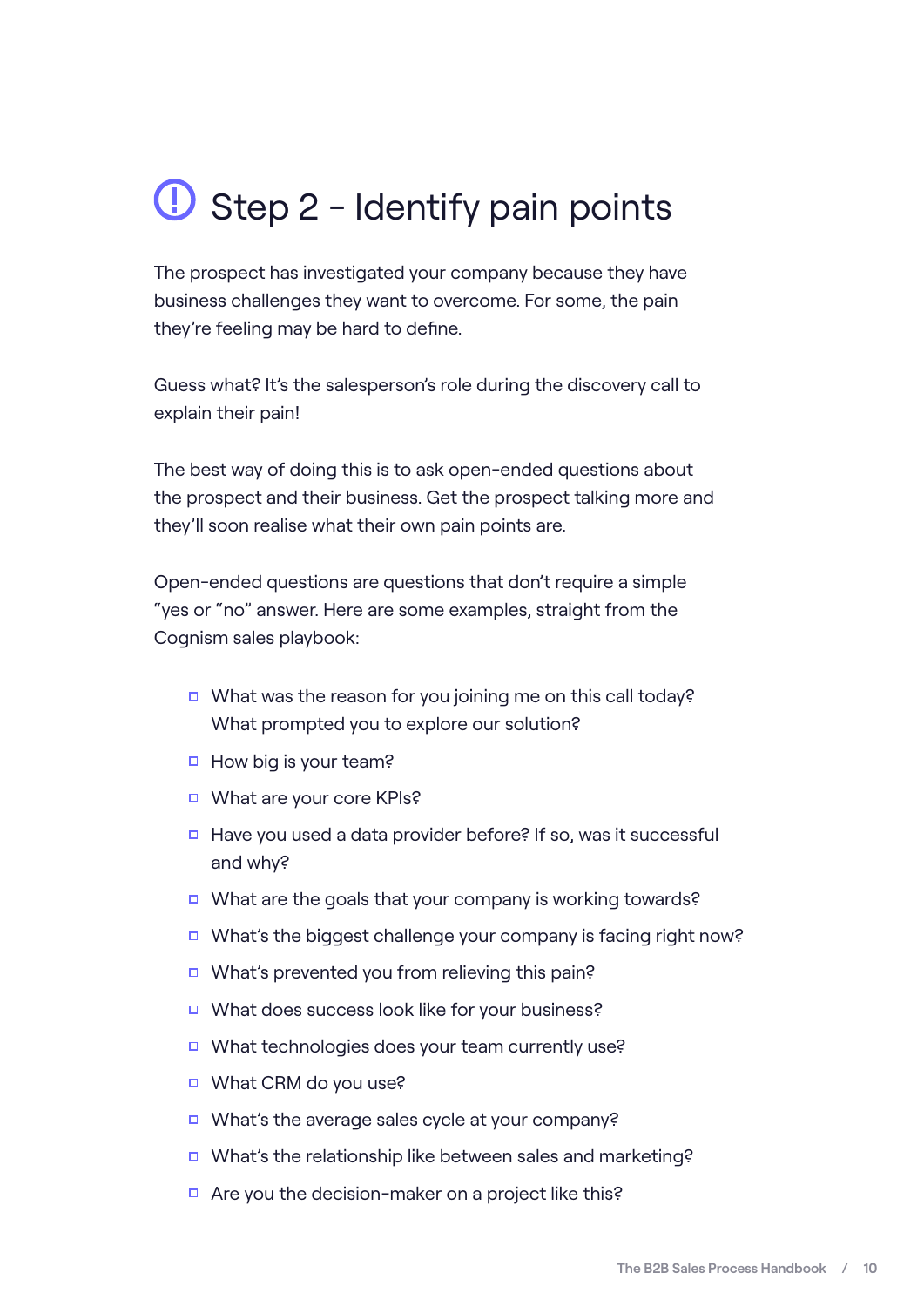

"Identify 2-3 pain points that the prospect is experiencing. Check with them afterwards if you've understood correctly. Focus on the prospect's tech stack - chances are, there's a gap there that your product can fill."

**Nancy Newman Associate Sales Director, Cognism**

### $\bullet$  Step 3 - Tie everything together

This is the fun part!

Take the 2-3 pain points you've unearthed and connect them to a specific feature of your product. Now you've got a shortlist of features that you can explain to the prospect.

Show them how the features will produce benefits - linking the benefits to the goals you identified in Step 1. Tying everything together in this way will help you build up a strong business case.

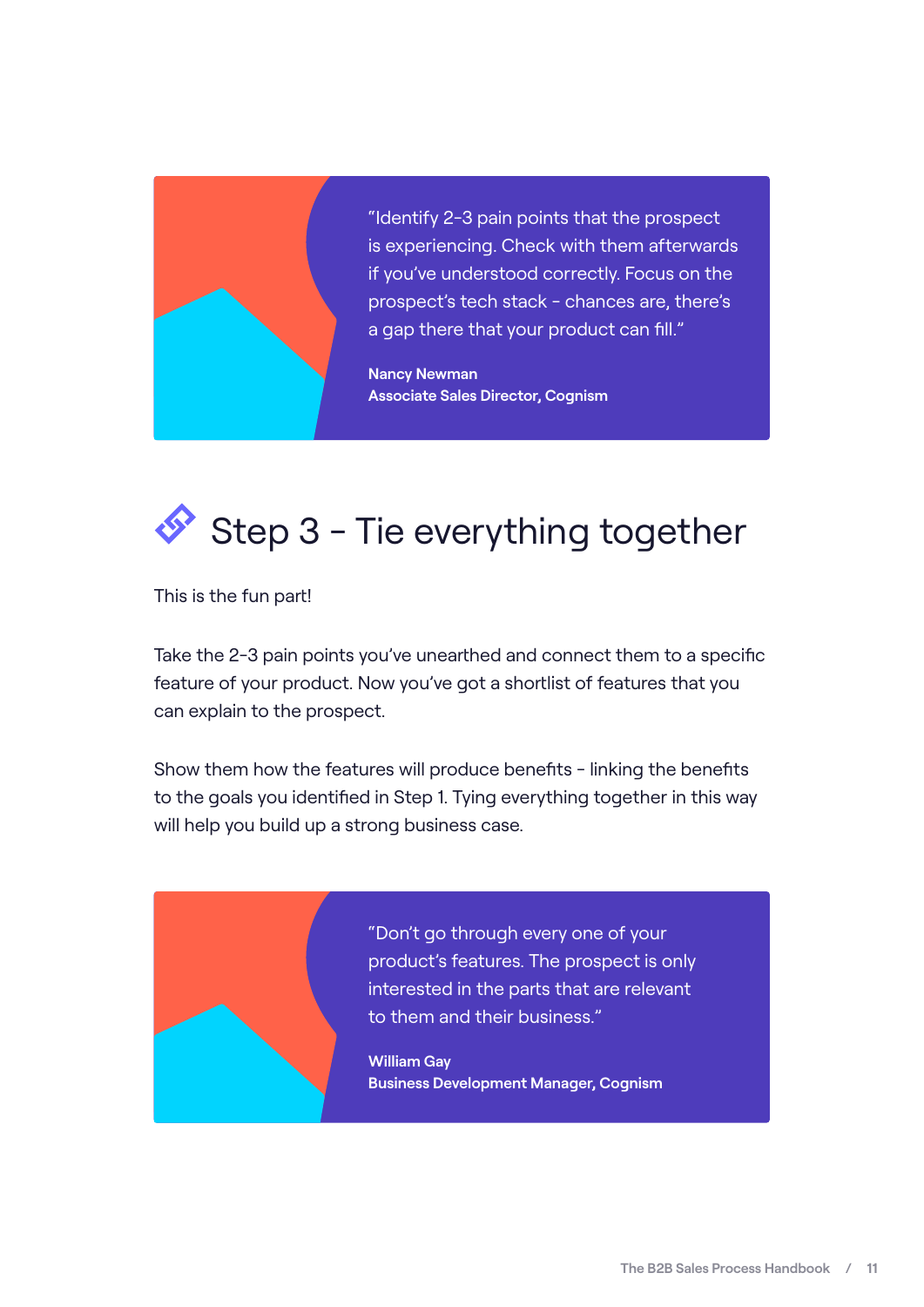### Step 4 - Recap and reaffirm

At the end of each stage of your discovery call, repeat what you've learned back to the prospect. Ask them if what you've discovered is correct.

Trust us, it's far from a pointless exercise - doing this means that they might divulge even more information that will help you!



#### Bonus tip



"If you're conducting the call online (which is likely considering recent global events!) always make sure the video is on! Being able to see each other will help you build rapport much quicker."

**Jonathan Ilett Sales Director, Cognism**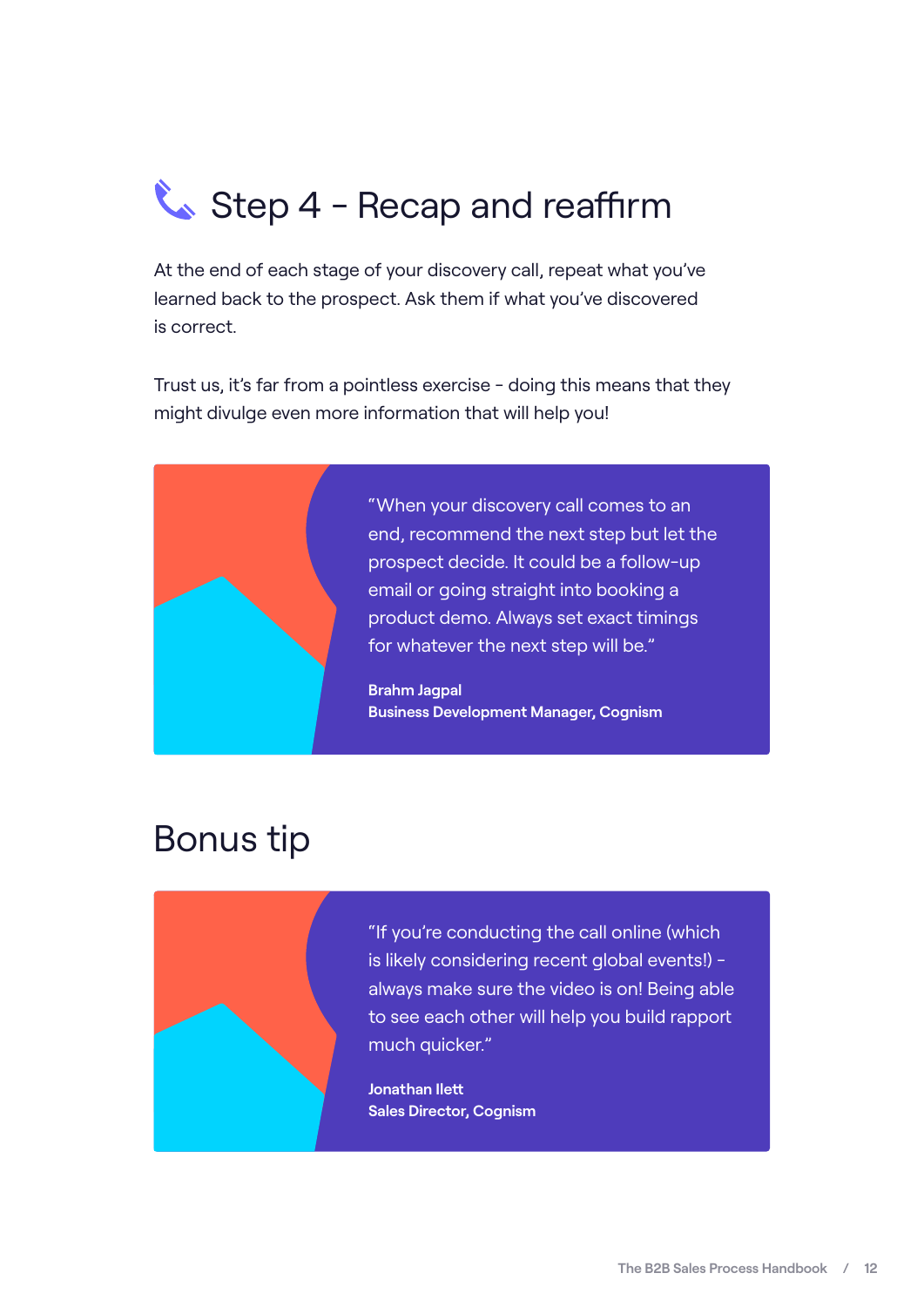### <span id="page-12-0"></span>3 - Qualification

After discovering more about the prospect, it's time to qualify them. Are they ready to buy from you - yes or no?

Similar to discovery, this stage can be conducted on a separate sales call, or as part of the demo proper.

#### What is qualification?

It's the process of evaluating whether a prospect is a good fit for your product or service. At the end of this stage, you should be in a position to judge if the prospect is ready to progress to a demo or pitch.

#### Why is qualification important?

You know as well as we do - all salespeople are fighting against the clock.

You've got targets to hit and a finite amount of time in which to hit them. You don't want to be wasting your time on a prospect that isn't a serious contender for making a purchase.

This is why qualification is important - it saves you time and means that you can quickly see if the prospect is a good candidate to be progressed to the demo stage.

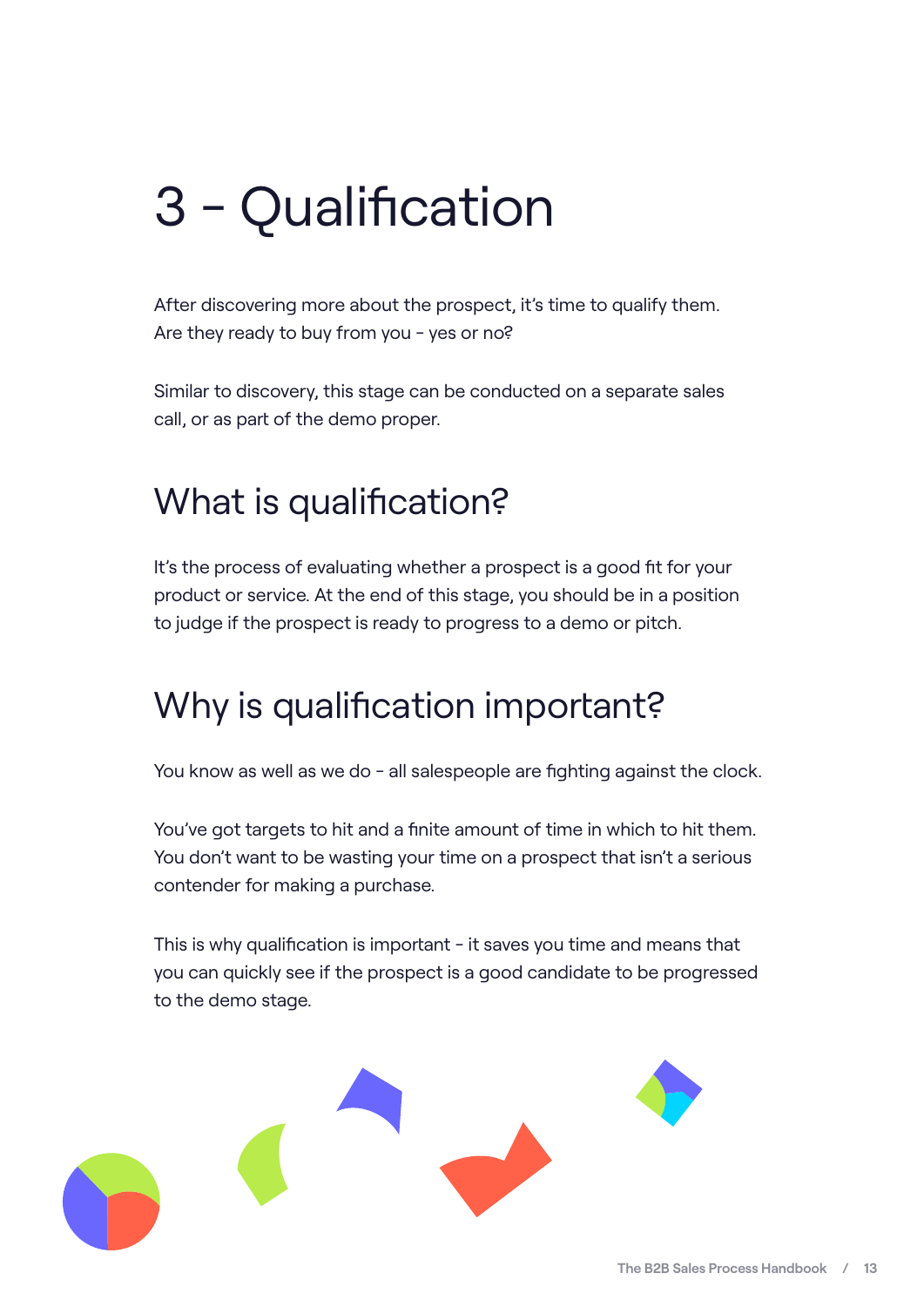#### How can you qualify correctly?

At Cognism, we teach our biz dev team to qualify new leads according to the BANT criteria:

| <b>Budget</b>                                                                         | <b>Authority</b>                                      |
|---------------------------------------------------------------------------------------|-------------------------------------------------------|
| Is the prospect                                                                       | Is the prospect                                       |
| willing and able                                                                      | the ultimate                                          |
| to spend?                                                                             | decision-maker?                                       |
| <b>Need</b><br>Does the prospect<br>have a problem<br>that your product<br>can solve? | Time<br>Is the prospect<br>looking to<br>buy quickly? |

All of the questions our BDMs ask during qualification are based around these 4 areas.

Use open-ended questions to get the prospect talking. These are questions that don't elicit a 'yes' or 'no' response. They help to get a conversation going. The more information you get from the prospect, the easier it is to qualify them.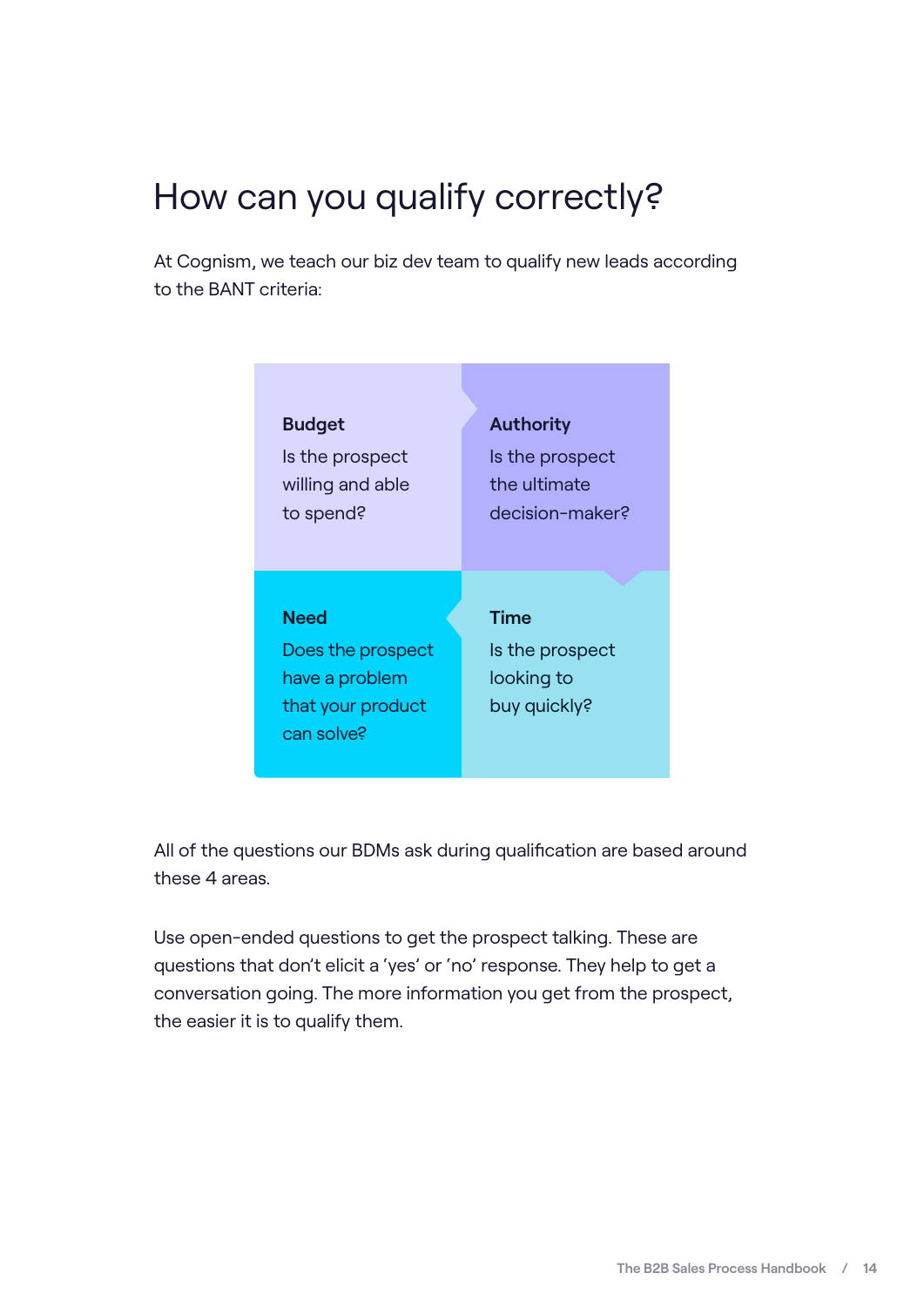<span id="page-14-0"></span>Sample questions include:

- □ What does your current sales strategy look like?
- How does your sales team generate new leads?
- $\Box$  Who would normally be involved in buying decisions for new tech?
- □ What tools are you currently using?
- What regions are you looking to prospect into?
- $\Box$  What competitors have you investigated in the past?
- □ What did you like about them? What did you dislike?
- What are your current business growth goals?
- Are you in a position to take on new clients right now?



### 4 - Demonstration

You've discovered more about the prospect and their pain. You've qualified them as a good fit for your product. The next step is all about presenting your product in a way that satisfies and alleviates their pain.

This is the demonstration stage.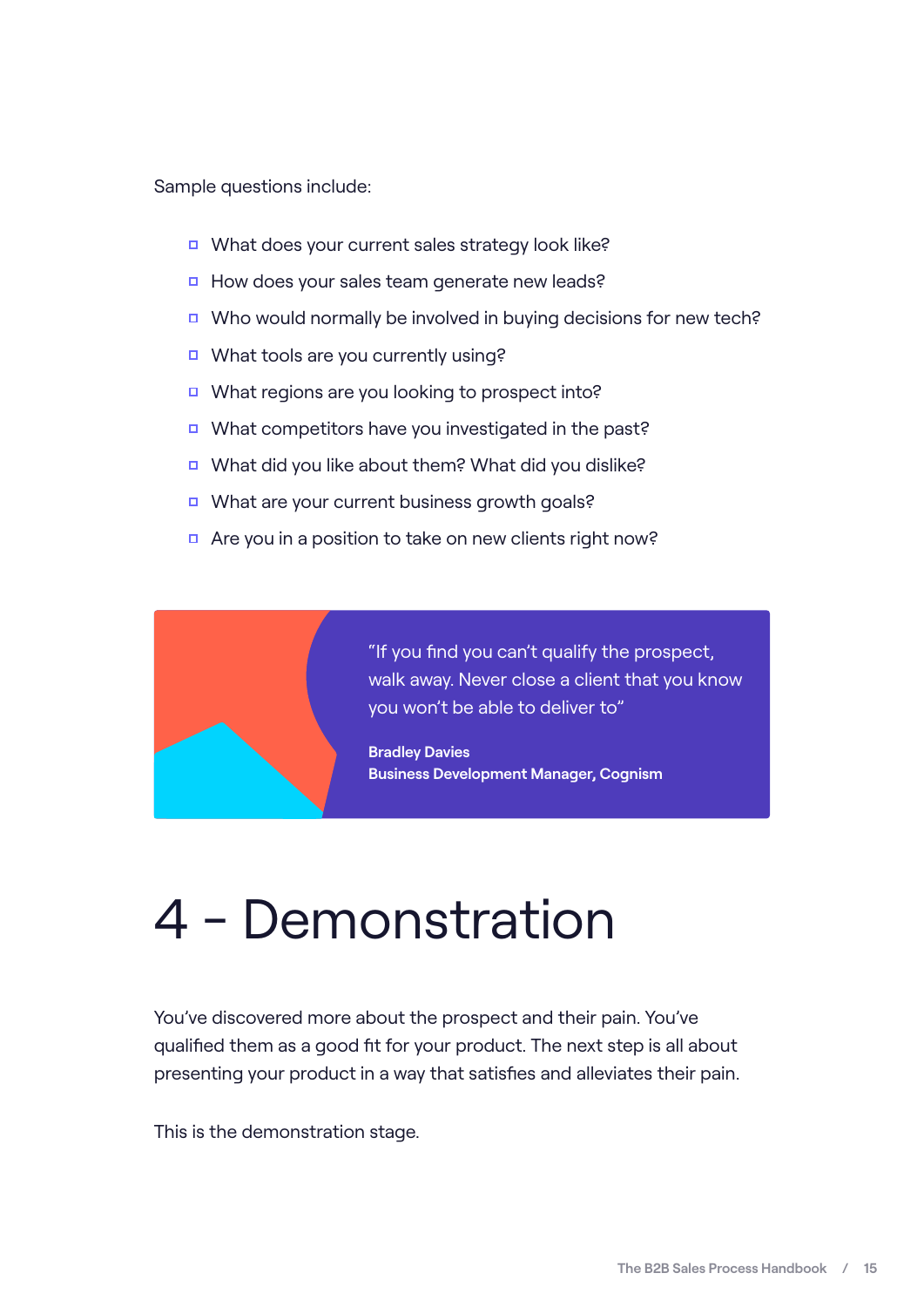#### Demo structure

We've found that most demos last between 30 and 45 minutes. Having a good structure in place means you can keep your eye on the clock. You don't want to run out of time before you get to the most essential parts.

This is how we structure our demos at Cognism. Our BDMs weave each section together, creating a single narrative.

The narrative is that your product can solve the prospect's pain.

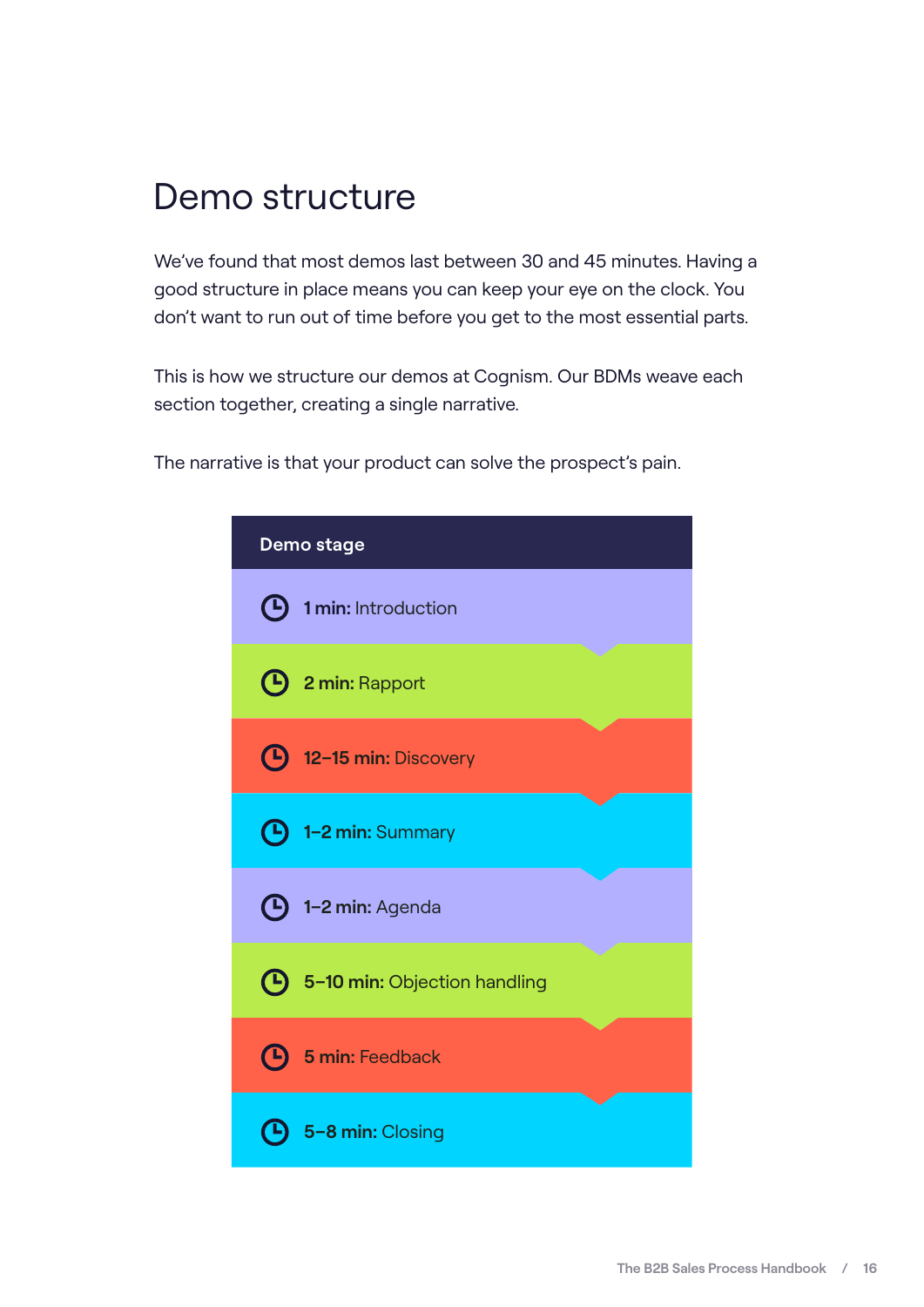#### Demo notes

Our advice is to take notes during your demo. If you don't, you will forget key points!

Cognism's BDMs use this template for their demo note-taking. Adapt it for your own company's needs/USP.

| <b>Company overview</b> | Brief description of the prospect's company,<br>its industry and size. |
|-------------------------|------------------------------------------------------------------------|
| Ideal customer profile  | The industries and job titles that the<br>prospect's company targets.  |
| <b>Current process</b>  | How the prospect's company generates<br>new business.                  |
| <b>Tech stack</b>       | The main tools used by the prospect's team.                            |
| <b>Key hook</b>         | What are they looking to get out of using<br>the product?              |
| <b>Rapport</b>          | Personalised notes/information that could<br>be useful in follow-ups.  |

#### Introduction and rapport

While the introduction and rapport sections should be short and sweet, they are still important. While you want to focus on getting to the next stage quickly, you need to build your narrative straight from the kick-off. It's not about making a sale; it's about selling a future state.

Think back to the 3 steps from the Research stage. What did you find out about your prospect? Have they recently won an award, for example, or been featured in an industry publication? Use the intel you have on them to build rapport.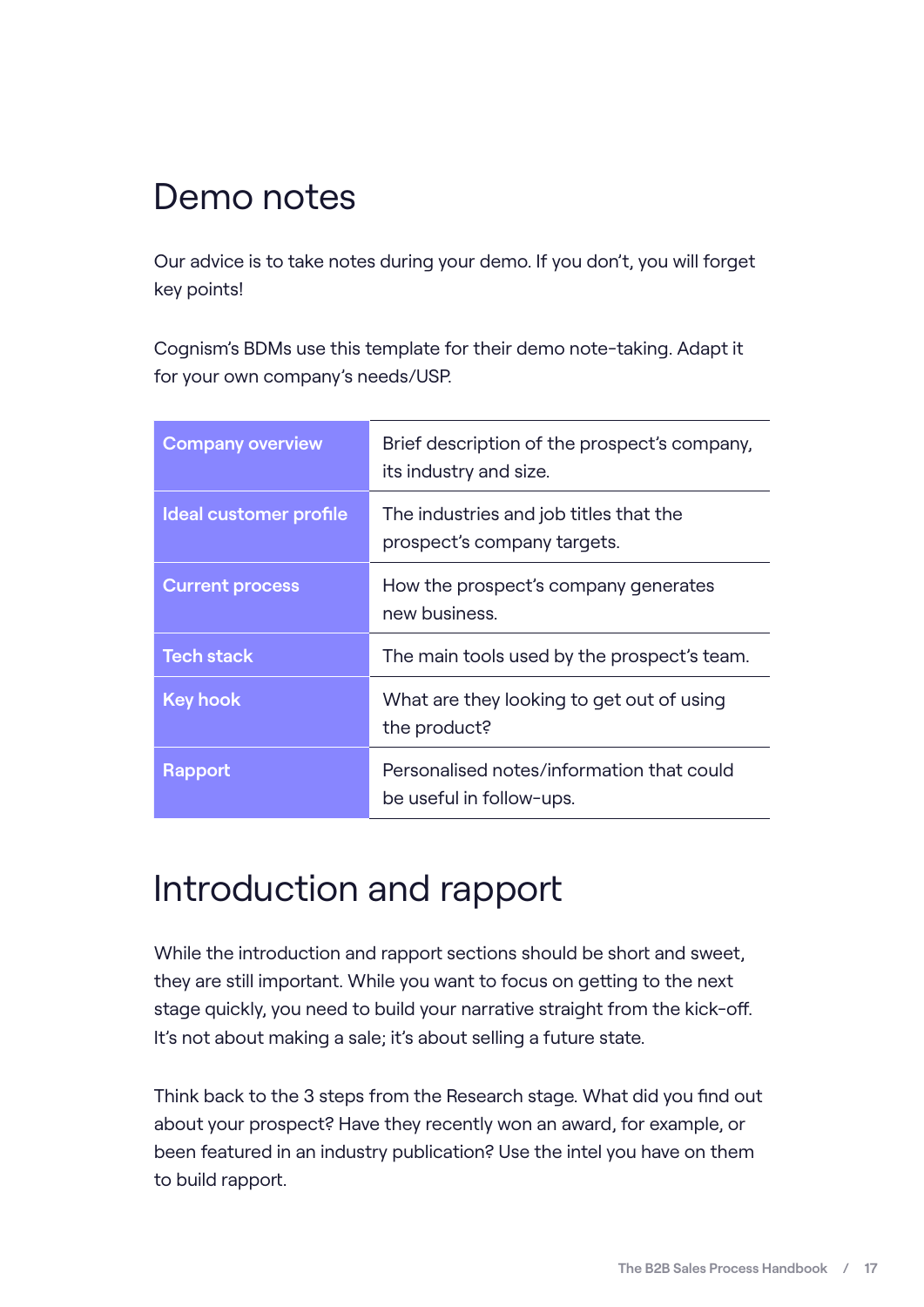Mirroring is a great technique for rapport-building. It's often taught to cold callers but can be just as effective for AEs. Here's how it works:

- **EXTER** Listen carefully to how the prospect speaks and the words they use.
- Then, imitate the way they talk, using the same words or phrases. Mirroring is a great technique for rapport-building. It's often taught to cold callers but can be just as effective for AEs. Here's how it works:

This tactic has been proven to increase the odds of being "accepted" by the person you're talking to. It relaxes the prospect and makes them feel more comfortable talking to you.



#### **Discovery**

If you haven't arranged a separate discovery call, then this is the stage of your demo where you should conduct discovery.

Go back to Stage 2 for our advice on how to handle this. The one thing we will say is: **discovery is where deals are won or lost**. Take special care in mastering this phase of the B2B sales process.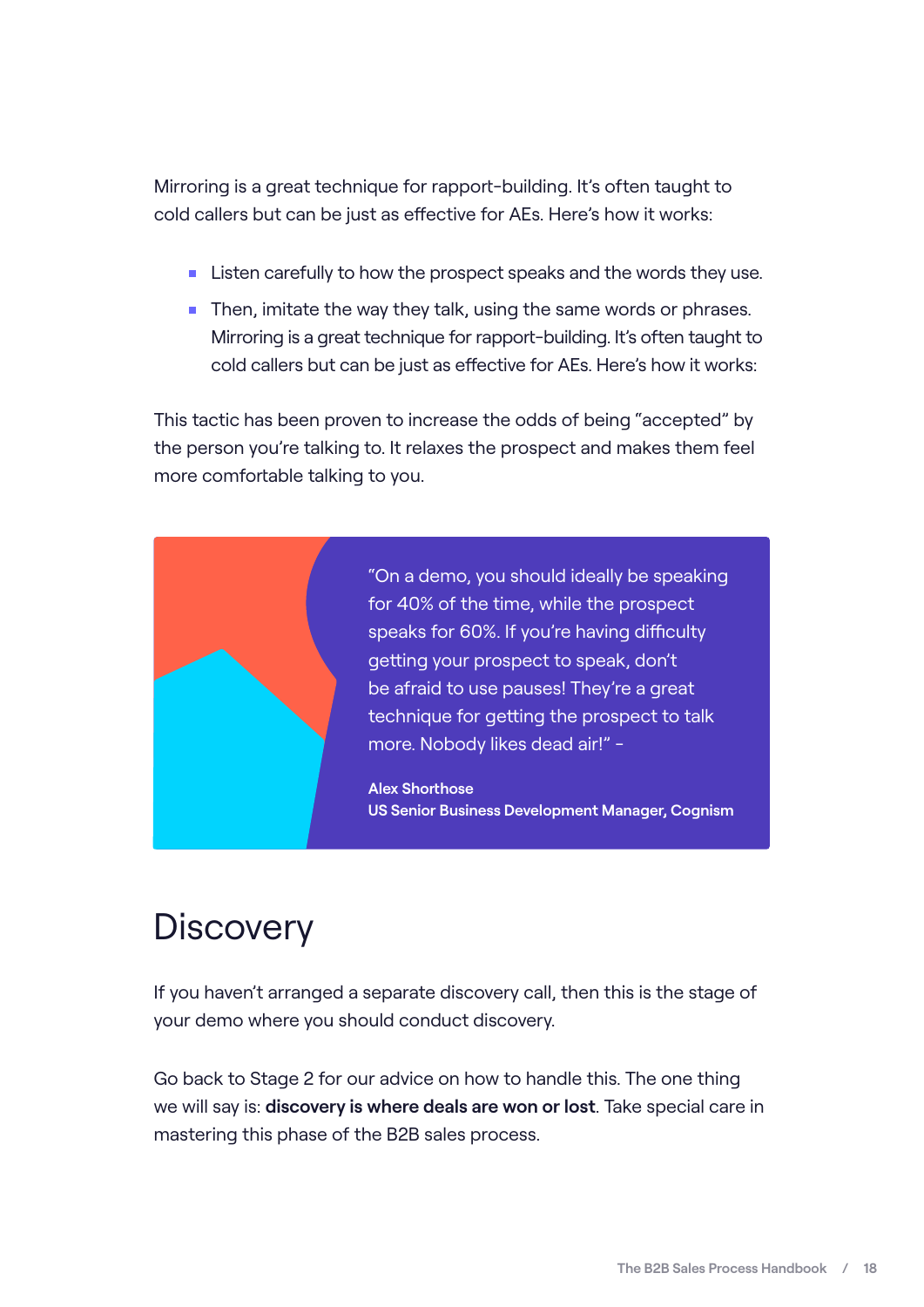

"Focus on 3 or 4 problems your prospect may be facing. Too few and your prospect won't believe that you care; too many and you'll lose focus on your priorities."

**Richard Murphy US Senior Business Development Manager, Cognism**

#### **Summary**

Use this section to demonstrate that you were listening to the prospect's concerns. You have to show that you understand their pain points. Repeat the prospect's pain points back to them and ask them if you have it right.

Doing this is a great method for building credibility and trust with the prospect.

#### Agenda

With this section, set a flow or expectation of what you intend to discuss next. Tell the prospect the features that you would like to show them - but allow them the chance to add to the agenda, if they wish.

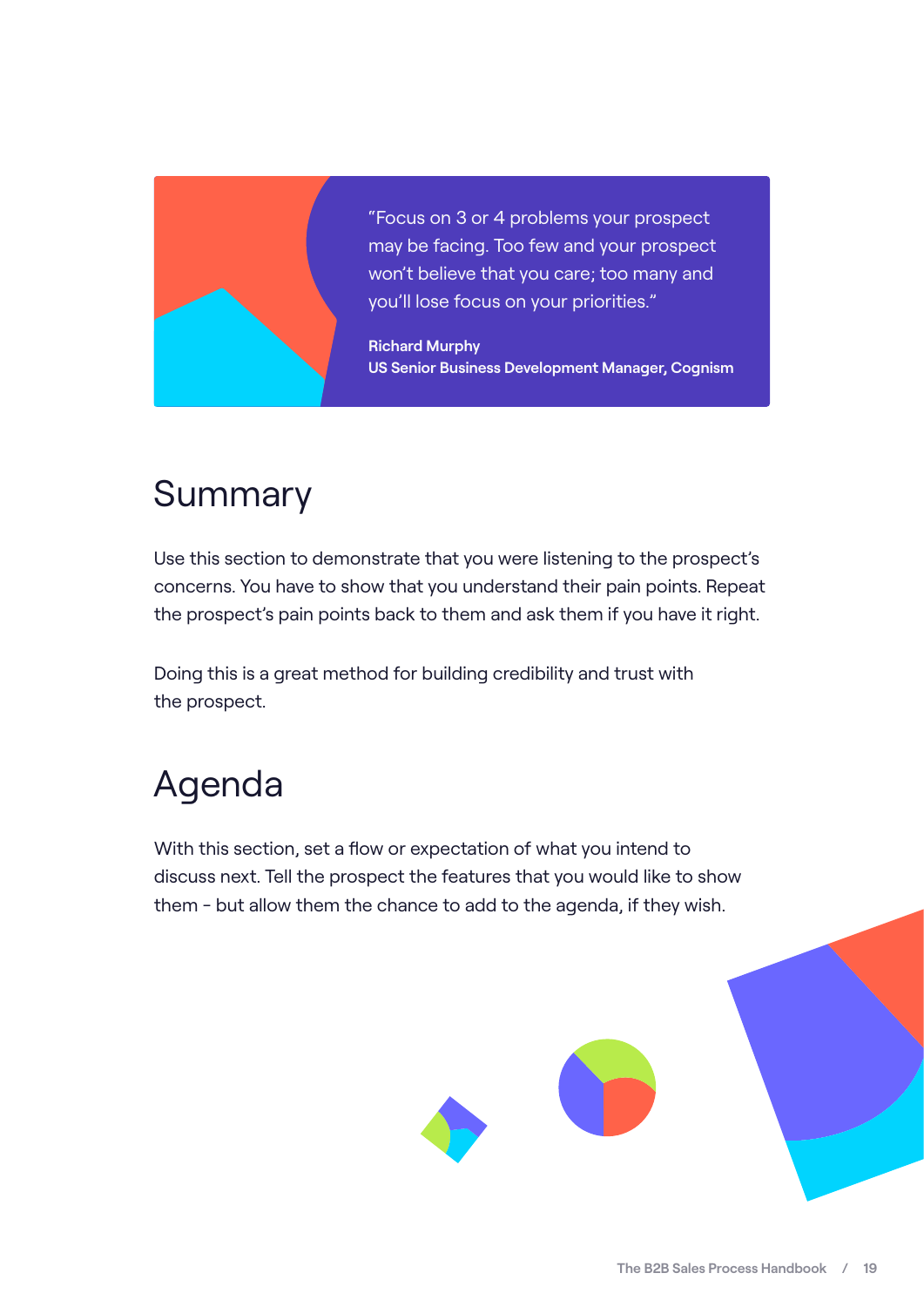### <span id="page-19-0"></span>5 - Objection handling

At this stage of the B2B sales process, you'll start demonstrating some product features. Naturally, the prospect will have some objections.

As we mentioned earlier, Cognism uses the BANT methodology to qualify leads. Most objections you'll encounter will also conform to the 4 pillars of BANT.

This is how you handle them.

#### **Budget** - "I don't have the money to buy."

First, find out more about the reasons behind the objection.

Is it genuinely that the price is too high, or is it that the prospect doesn't see the value of your product for the price they'll have to pay?

**If it's that the price is too high**, emphasise the value of your product or what makes you different from the competition.

**If they don't see the value**, explain how your product will change their life for the better! This could be anything from saving them time or money, or helping them to **[generate leads](https://www.cognism.com/what-is-b2b-lead-generation)** and revenue. You have to give the prospect a compelling reason to buy from you.

A compelling reason needn't necessarily be based around pricing or cost. It could be anything from certain product features, the level of customer service that your company provides, or customer reviews.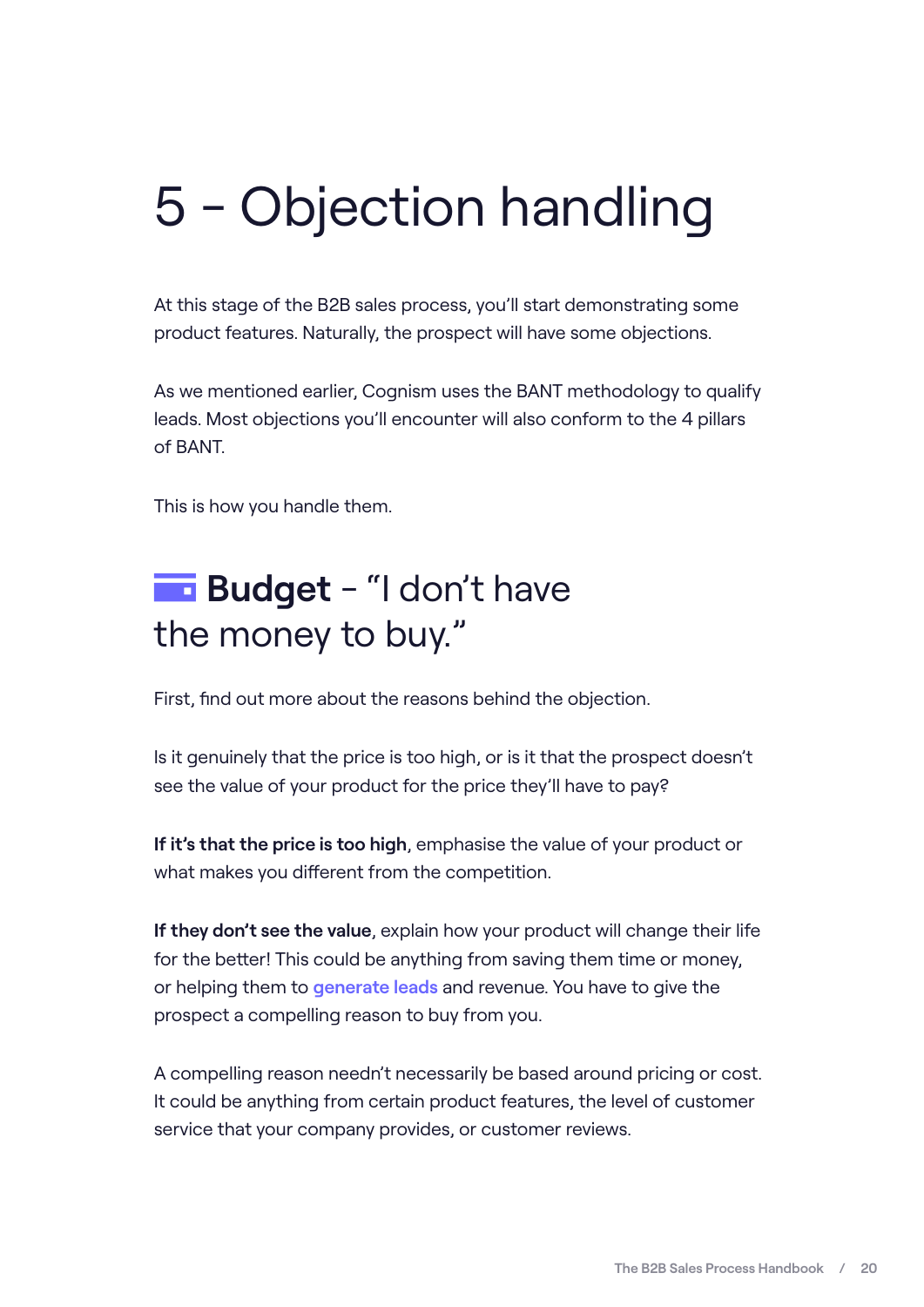#### **D** Don't discount

After all that, if the prospect still has an objection... try to avoid the temptation of going straight to discounting. Doing this can all too quickly devalue your product. If the prospect has a pricing objection, there are other things you can suggest instead of taking money off.

Perhaps consider bespoke payment terms that help spread the cost of investment, without reducing the overall price.

#### $\overline{L}_{\overline{r}}$  Use case studies and testimonials

Another strategy for resolving a pricing issue is to bring up some of your company's success stories. Prove that other organisations are achieving results with your platform and that the expenditure is worth it.

Mention some satisfied customers who work in the same industry as your prospect (this is a **very** important point - whichever customers you mention, they must be relevant to the prospect).

Always have some suitable case studies and testimonials to hand during your demos.

#### **Authority** - "I'll have to speak to my boss about this before deciding."

To handle this objection, start by confirming what the prospect's concerns are. Maybe you can provide some information that will stop them from referring their query upwards.

If you play this right, you can turn the prospect into a champion for your product. They can help you get the buy-in you'll need from the ultimate decision maker.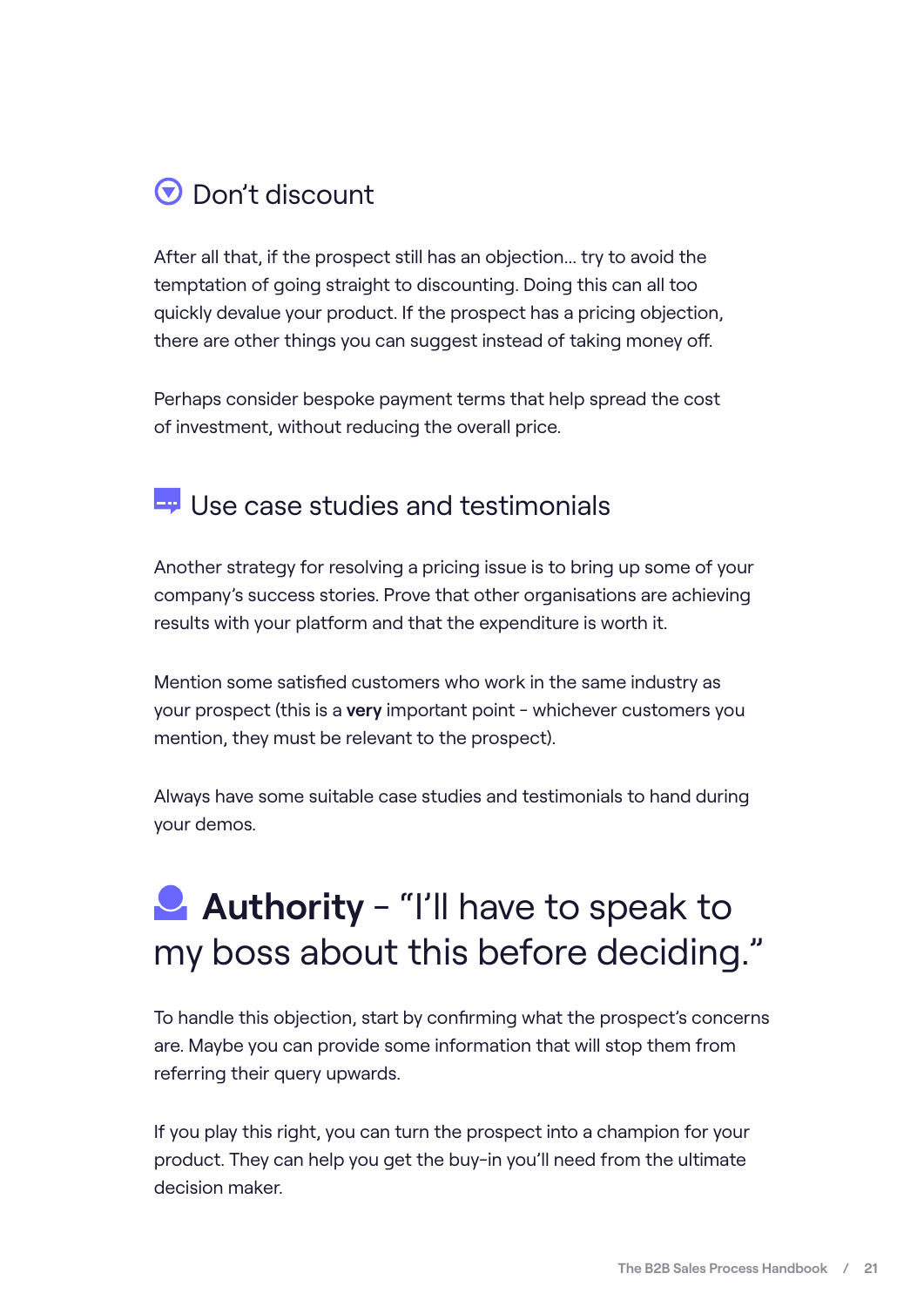If that doesn't work, and a third party has to be involved, stay calm. Simply arrange a time to speak with them and book it in your diary.

#### **Need** - "We really don't need your product right now."

With this objection, you need to get to the root of the problem. What's stopping them from buving?

It may be that the prospect loves certain product features, but not others. It may be that they just can't see (yet!) how your product will help them.

Two things will assist you here: data and content.

#### **In** Data

Provide the prospect with some data that displays the difference your product can make. We recommend pulling 2-3 stats or facts to use on your demo.

Before using them, check that the stats you've chosen are relevant to the prospect's industry or business. There's no value in sharing sales statistics with a marketer, for instance, or giving revenue growth data from your enterprise clients to a startup.

#### **Content**

Make use of the materials produced by your marketing team (if you have one!).

Come prepared to the demo with a couple of appropriate customer case studies. If the prospect has a couple of very specific questions, maybe you can direct them to a blog or two on your company website.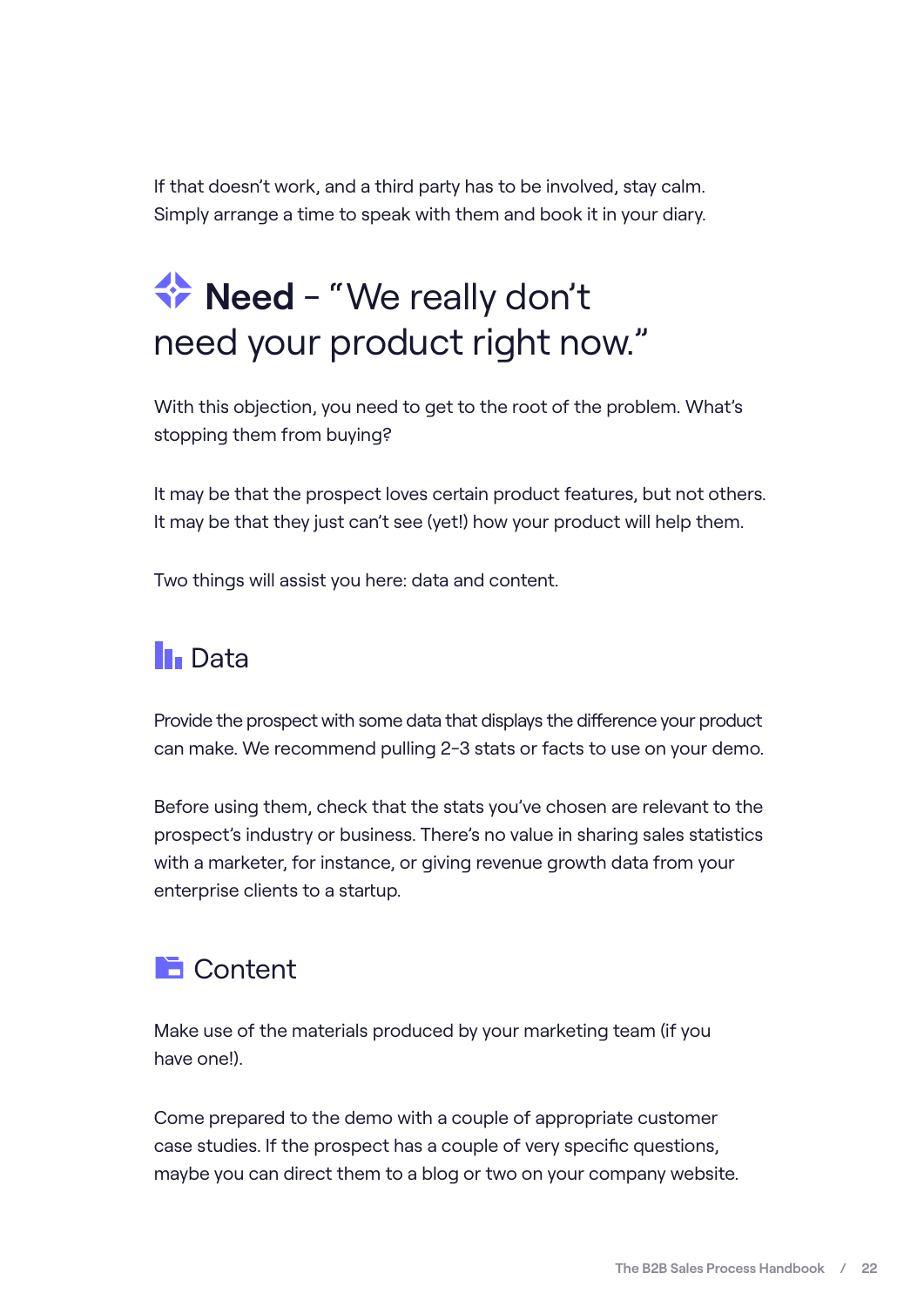Keep up to date with the content your business is publishing and utilise it in your objection handling. If you're encountering objections that your company's content can't solve, then suggest scheduling in a regular meeting between sales and marketing. Share your ideas with the marketing team, so that they're producing content that moves the needle.

#### **Timing** - "It's not the right time for us to buy."

How you handle this objection all boils down to the prospect's reason for delaying. But whatever their reason is, the most important thing to do is to create a sense of urgency.

Remind the prospect of the costs of not buying your product now.

This is where all the research and information you've gained during the early stages of the process will come in handy.

Use what you've learned to turn the objection on its head.

Here are a few common scenarios from Cognism's business development playbook:

| <b>Scenario</b>                                                        | <b>Action</b>                                                                          |
|------------------------------------------------------------------------|----------------------------------------------------------------------------------------|
| The prospect's company<br>is launching a new product<br>or initiative. | Your product can help them<br>achieve their goals.                                     |
| The prospect's company has<br>recently acquired funding.               | Your product is a wise investment<br>and can take their business to the<br>next level. |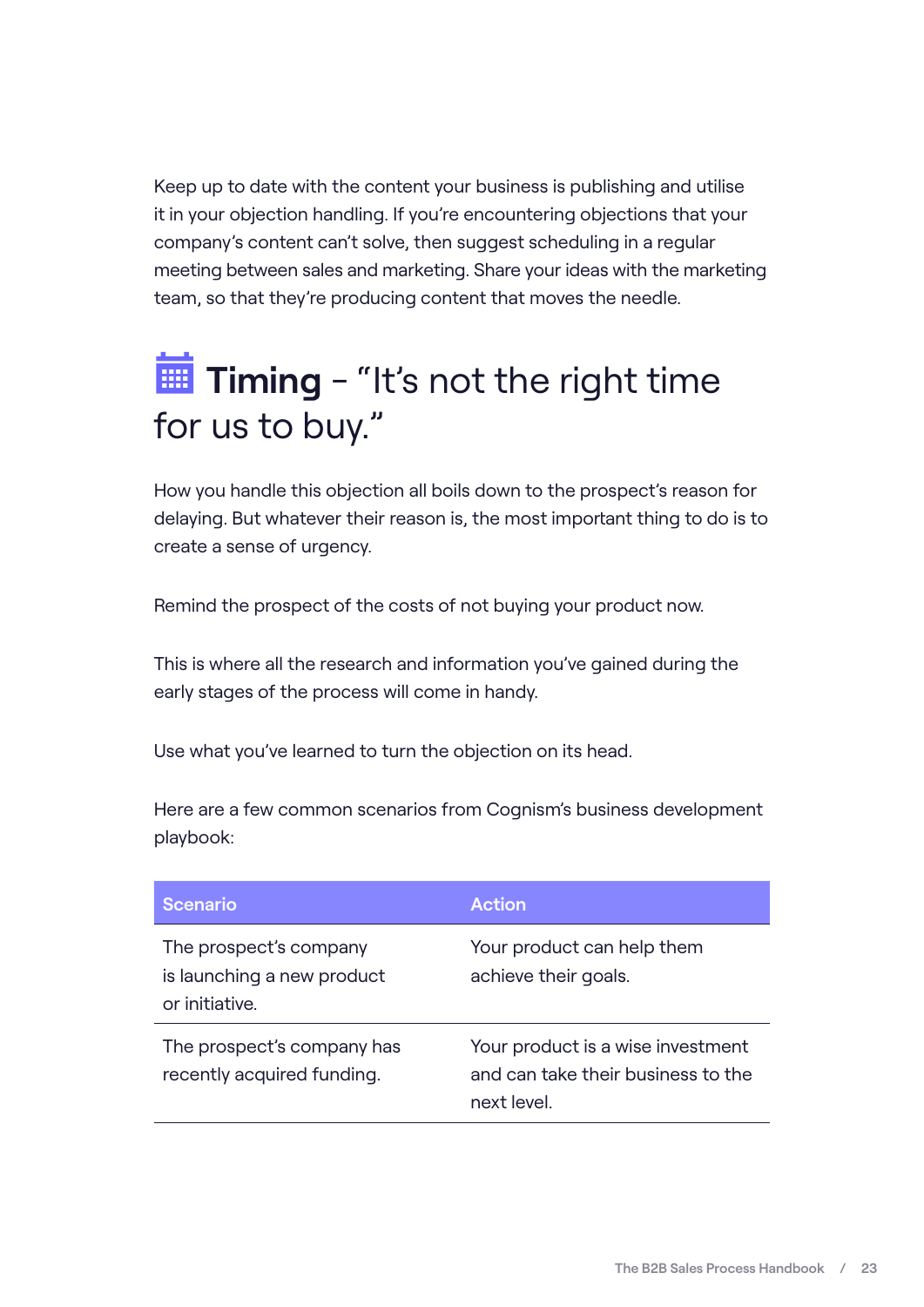| The prospect has only recently<br>joined the company. | Your product can help them to<br>achieve great results and make a<br>big impression early on. |
|-------------------------------------------------------|-----------------------------------------------------------------------------------------------|
| The prospect's company had                            | Your product will help them to turn                                                           |
| a bad quarter.                                        | their fortunes around.                                                                        |
| The prospect has to wait for                          | Your product will enable the                                                                  |
| an incoming hire with ultimate                        | decision-maker to become even                                                                 |
| decision-making power.                                | better at their job once they arrive.                                                         |

#### **P** Key takeaway

The trick is to turn each disadvantage into an advantage.

The bottom line is - investigate each objection, ask searching questions, uncover the reason behind each one - and then use the information to handle them effectively.

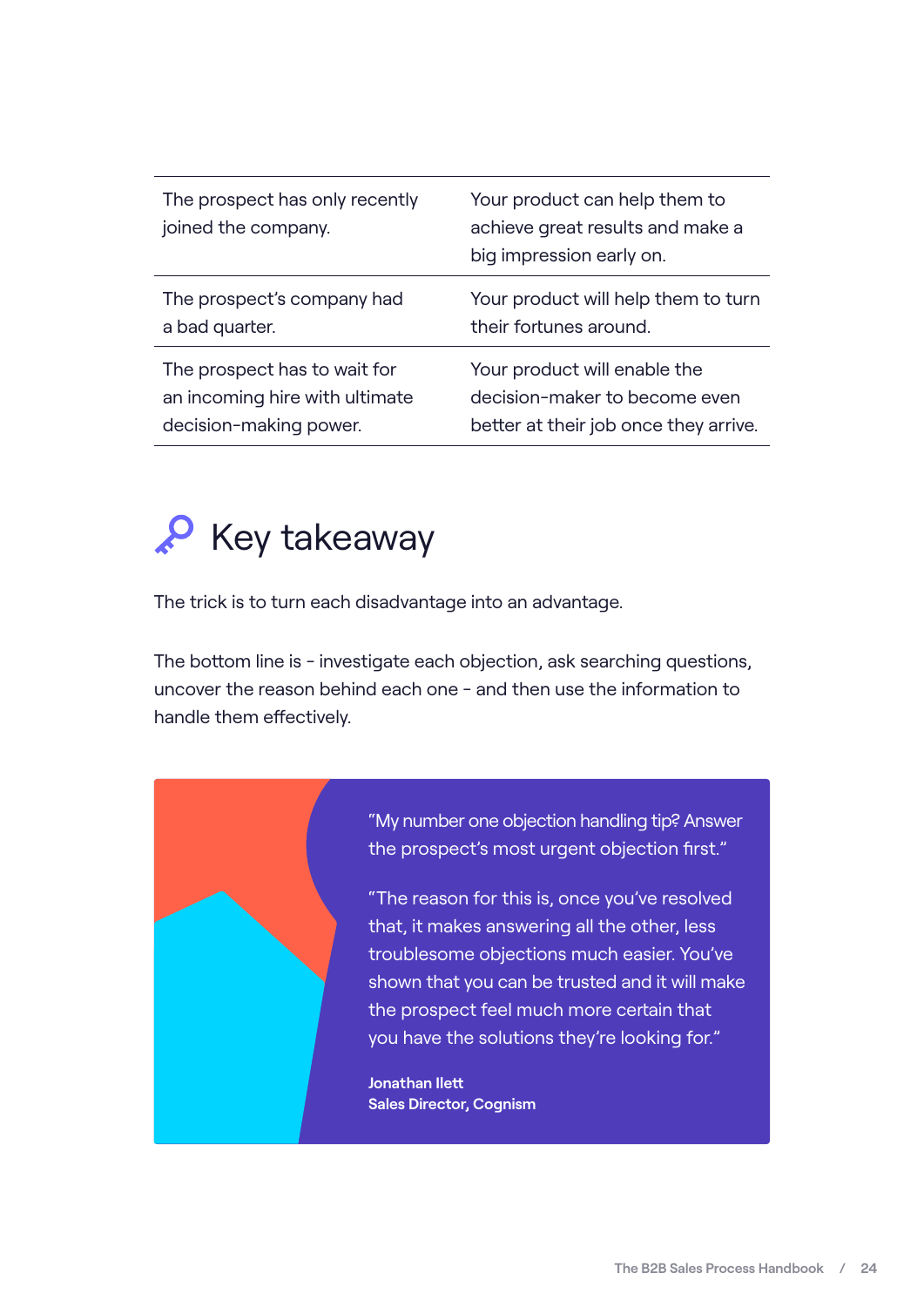### <span id="page-24-0"></span>6 - Closing

This stage of the B2B sales process should be the most exciting part for the prospect.

You've demonstrated the value of your product, handled all of their objections, and convinced the prospect that your solution is an investment which can't be passed up on.

Discuss prices and negotiate if necessary. Offering some free added value to the deal can help get it over the line.

Also, be sure to discuss all of the remaining steps before the demo ends. Confirm if there are any other stakeholders who need to sign-off on the deal. This will ensure that there are no surprising bumps along the way.

Now the signed contract will be in sight!



"If there are other stakeholders involved in the decision, and other hoops (legal, IT or procurement etc.), talk about them at this point."

"But above all, get the prospect excited. Make them look forward to using your product.

After all, you've just shown them how it will make their problems disappear!"

**Catherine Gardner Business Development Manager, Cognism**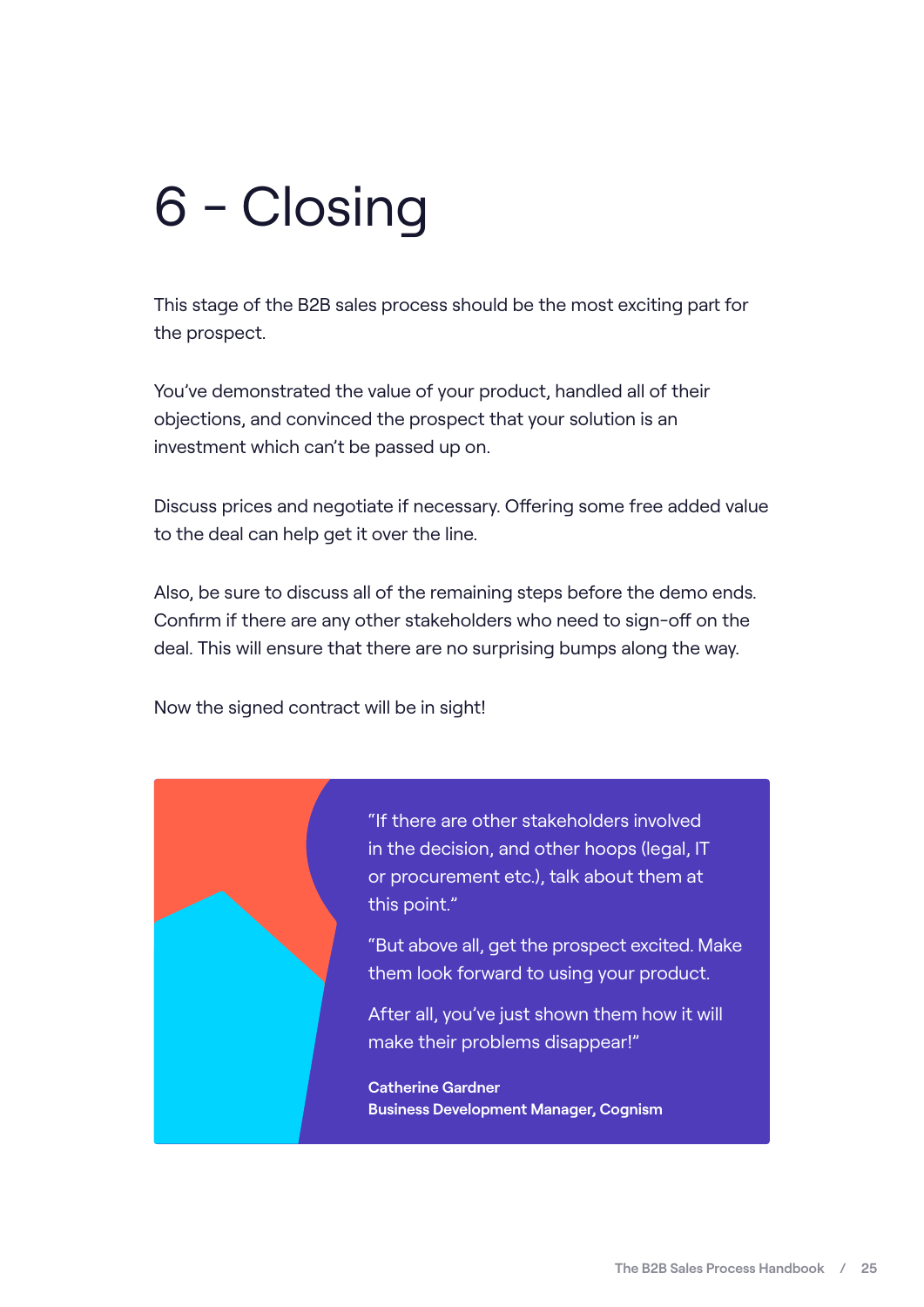### <span id="page-25-0"></span>7 - Follow up

Congratulations! You've just signed a new customer. But wait - the B2B sales process isn't over quite yet…

As soon as the call ends, start formatting your demo notes. Include all the key points you discussed and the agreed next steps. Arrange your notes in a way that works for you and makes it easy to scan for the important information.

Then, your next task is to compose a follow-up email.

The message should document everything you and the prospect discussed. Here's what a good follow-up email should contain:

- $\blacksquare$  How much you enjoyed showing them your product keep building that rapport, even at this stage!
- The key points of what you talked about (if possible, include a recording of your demo).
- Clear and concise next steps and timelines for completion.
- Include any extra information at the end of the email.

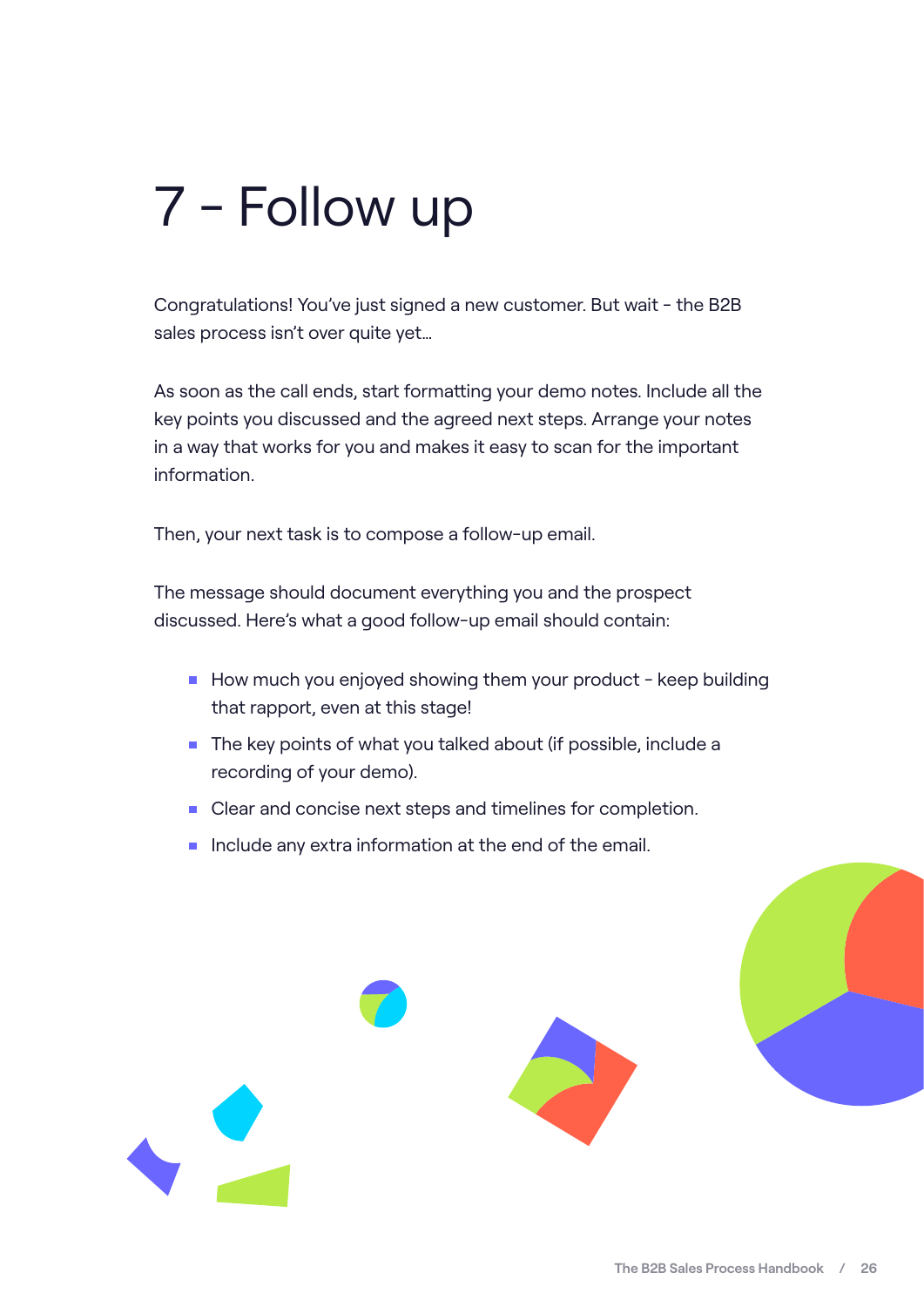<span id="page-26-0"></span>

"Write your follow-up as if it's going to be read by multiple people. Chances are, it will on average, there are **[7 people involved](https://www.themarketingblender.com/statistics-boost-sales/)** in any B2B buying decision!"

"Make it clear, detailed, well-thought-out and professionally written (no grammar errors, no typos)."

**Alex Shorthose US Senior Business Development Manager, Cognism**

### 8 - Feedback

This is the final step in the B2B sales process, and it happens after the prospect becomes a customer.

Give your new customer some time to get to grips with your product and see the value of it. Then, check in with them and ask them for their feedback.

This is the post-sales questionnaire that our BDMs send to new clients:

- □ Which words would you use to describe our product?
- How well does our product meet your needs?
- Which 3 features are the most valuable to you?
- What are the 3 most important features we're missing?
- $\Box$  If you could change just one thing about our product, what would it be?
- $\Box$  How would you rate the value for money of our product?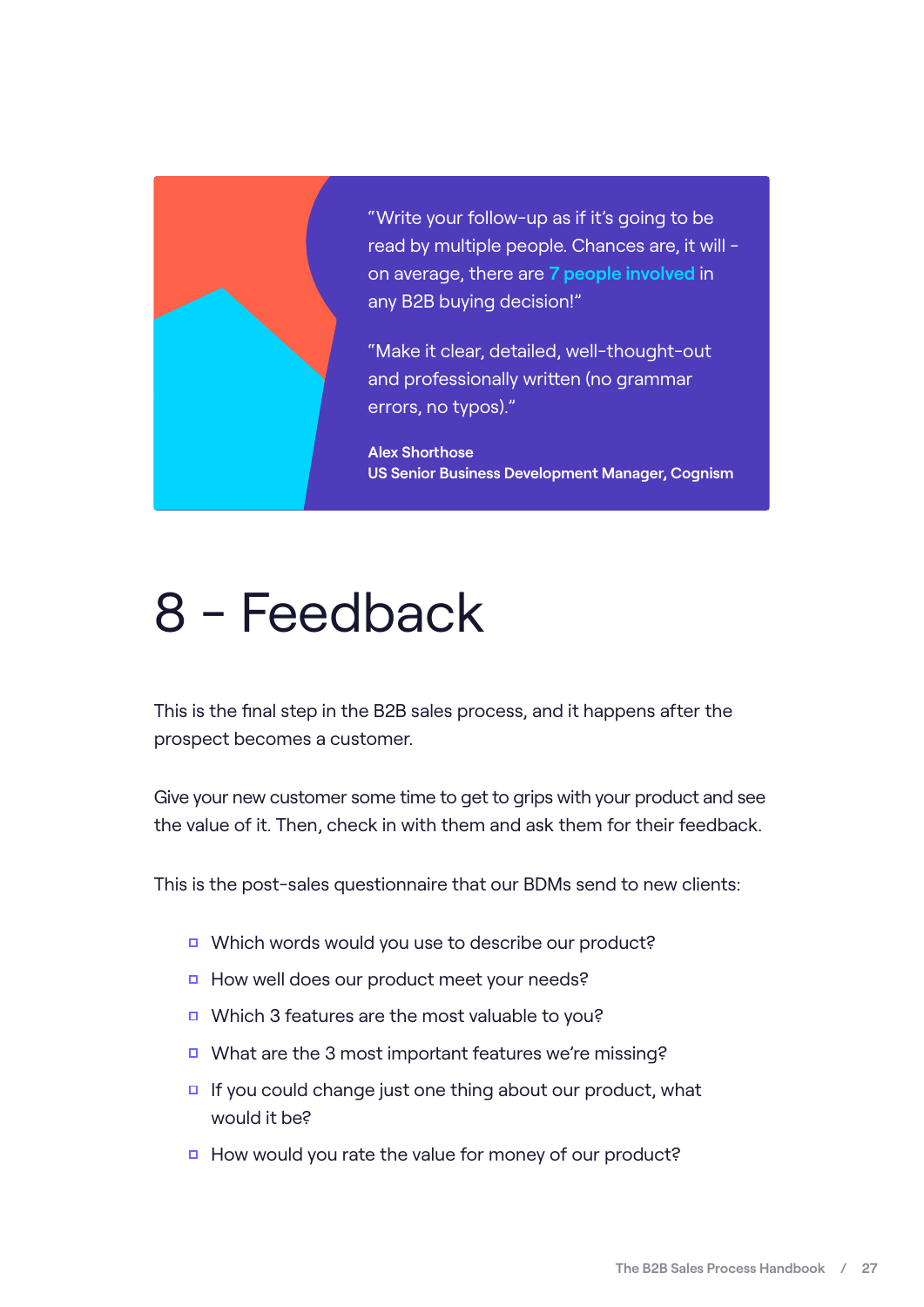- □ How did using our product compare to your expectations?
- $\Box$  C ompared to our competitors, is our product better, worse, or about the same?
- □ Why did you choose our product rather than a competitor's?
- $\Box$  On a scale from 0 to 10, how likely are you to recommend our company to others?
- What would you say to someone who asked about us?

The insights you gain from customer feedback can be invaluable. It impacts 4 key areas of the business:

- **Improving the sales process** it demonstrates which features are highly prized by customers.
- **Sharpening marketing messaging** it gives the marketing team fresh insights into how the product is perceived.
- **Proposes product upgrades** it highlights which features need to be enhanced or revamped.
- **Establishes industry positioning** it gives you a much better idea of where your business sits in the market.